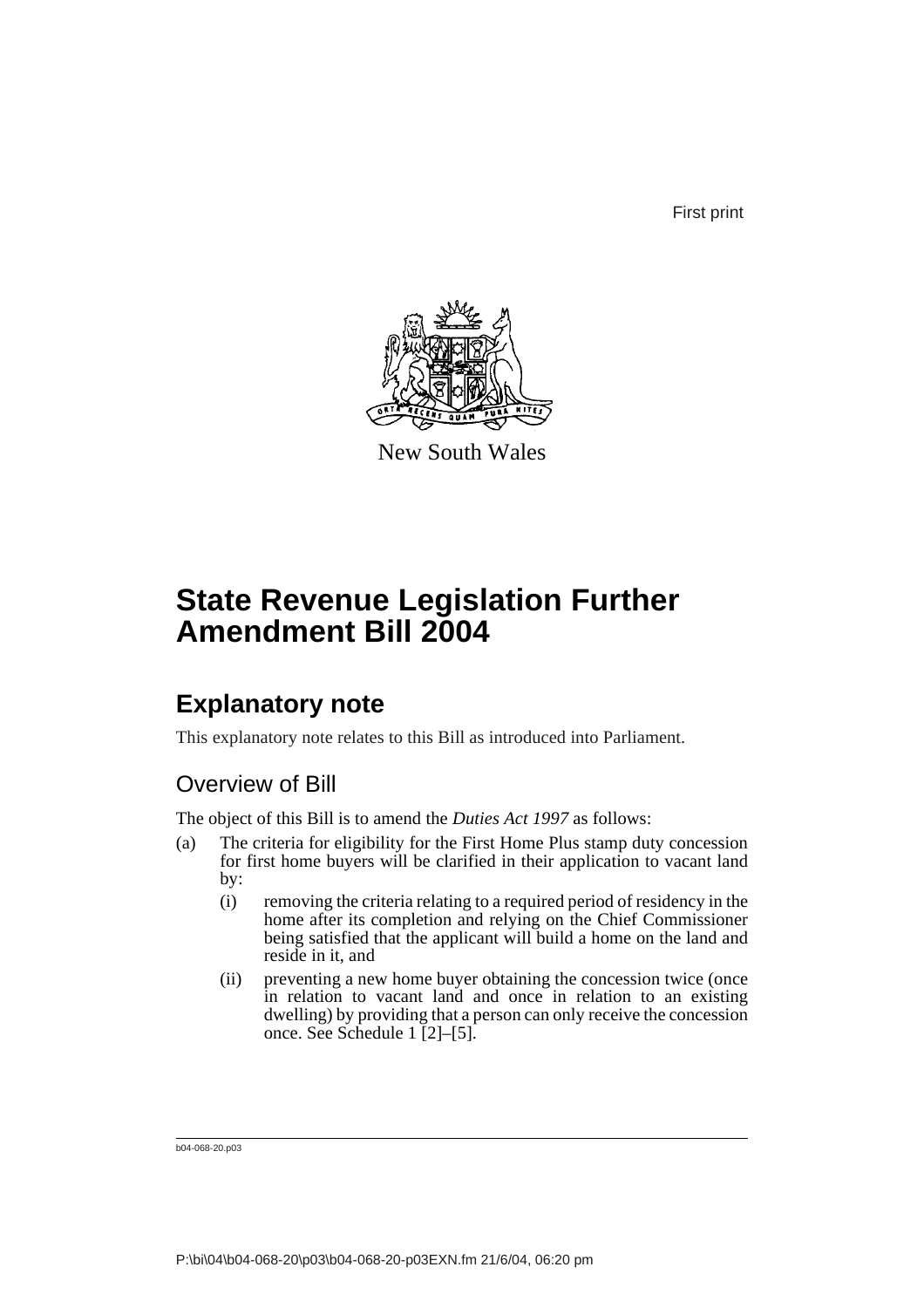Explanatory note

- (b) The operation of the new Premium Property Duty (which is applicable to residential property sold for more than \$3 million) will be clarified so that where a transaction involves more than one property that is sold for over \$3 million, the premium property duty rate will only apply to that part of the consideration for each property that exceeds \$3 million. See Schedule 1 [1].
- (c) The limitations on the kinds of conservation agreements under the *National Parks and Wildlife Act 1974* that qualify land for exemption from the new vendor duty will be removed, so that any conservation agreement under that Act will qualify for exemption. The exemption will also be extended to land the subject of a registered trust agreement under the *Nature Conservation Trust Act 2001*. See Schedule 1 [15] and [16].
- (d) The application of certain purchaser duty provisions to the determination of dutiable value of dutiable property for the purposes of vendor duty will be clarified. See Schedule 1 [6].
- (e) The vendor duty concession for sale of a former principal place of residence (under which a home owner can be treated as still living in the former residence during a period of absence of up to 6 years) will be clarified so that a home owner will not be able to count any period of deemed occupation of the former residence as a period of occupation of any other residence for vendor duty concession purposes. See Schedule 1 [25] and [26].
- (f) The vendor duty concession that applies to the sale of a former principal place of residence within 6 months of ceasing to occupy the residence will be broadened so that:
	- (i) the Chief Commissioner will be able to extend the period of 6 months if satisfied that there is good reason for doing so, and
	- (ii) an owner who ceased occupation within 6 months before 1 June 2004 (the commencement of the vendor duty provisions) will get the concession if they sell within 6 months after 1 June 2004. See Schedule 1 [22] and [24].
- (g) The vendor duty exemption that applies to the sale of a principal place of residence will be tightened so that the exemption will not apply unless at least 50% of the ownership interest is held by one or more natural persons who reside in the home as their principal place of residence. The Bill will also remove a restriction that prevents the principal place of residence exemption applying where any of the vendors is not a natural person (which is made redundant by the requirement for at least 50% ownership by a natural person residing in the home). See Schedule 1 [7] and [8].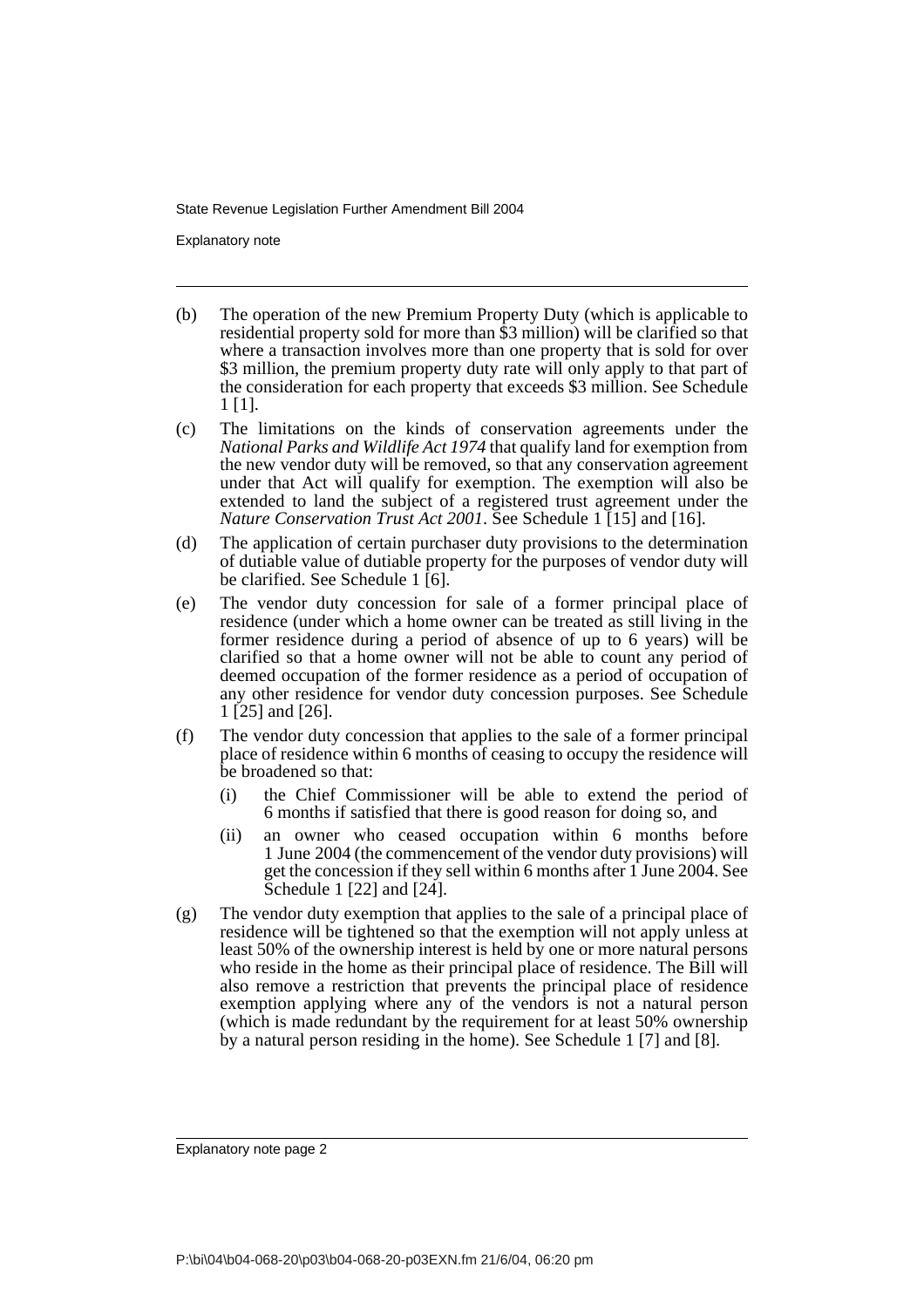Explanatory note

- (h) The operation of the 12% increase in value test for vendor duty will be clarified so that where several interests in a single dutiable property are purchased over time and the interests are sold together, the test will be applied separately to each of the several interests. See Schedule 1 [9] and [10].
- (i) The vendor duty exemption for new and substantially new buildings will be revised to:
	- (i) make it clear that the concession for buildings unoccupied before sale only applies where the building has never been occupied before sale, and
	- (ii) provide the Chief Commissioner with a discretion to allow the concession for new buildings constructed for residential purposes that have never been occupied for residential purposes before sale (even if occupied before sale for other purposes, such as display homes), and
	- (iii) provide that the concession only applies once (to the first sale after completion of the building), including in the case of "off the plan" sales of new buildings, and
	- (iv) provide certainty as to when construction of a building is completed by linking completion to the issue of a local council occupation certificate. See Schedule 1 [11].
- (j) The vendor duty exemption for improved vacant land will be revised by requiring the improvements to have been made at the vendor's expense. See Schedule 1 [12].
- (k) The operation of the vendor duty exemptions for transactions and entities that are the subject of exemptions and concessions for ad valorem purchaser duty will be revised to clarify their operation and provide that an exemption from vendor duty does not apply to persons selling to exempt or concessional entities. See Schedule  $\overline{1}$  [17], [18] and [20].
- (l) The vendor duty concession that applies to the sale of the principal place of residence of a person within 12 months after their death will be revised so that:
	- (i) the 12 months will start from the grant of probate or letters of administration (rather than the date of death), and
	- (ii) if probate or letters of administration were granted before 1 June 2004, the 12 months will date from 1 June 2004. See Schedule 1 [22] and [27].
- (m) The operation of the vendor duty concession that applies to the sale of the principal place of residence of a deceased person following the termination of a life estate created on the death of the person will be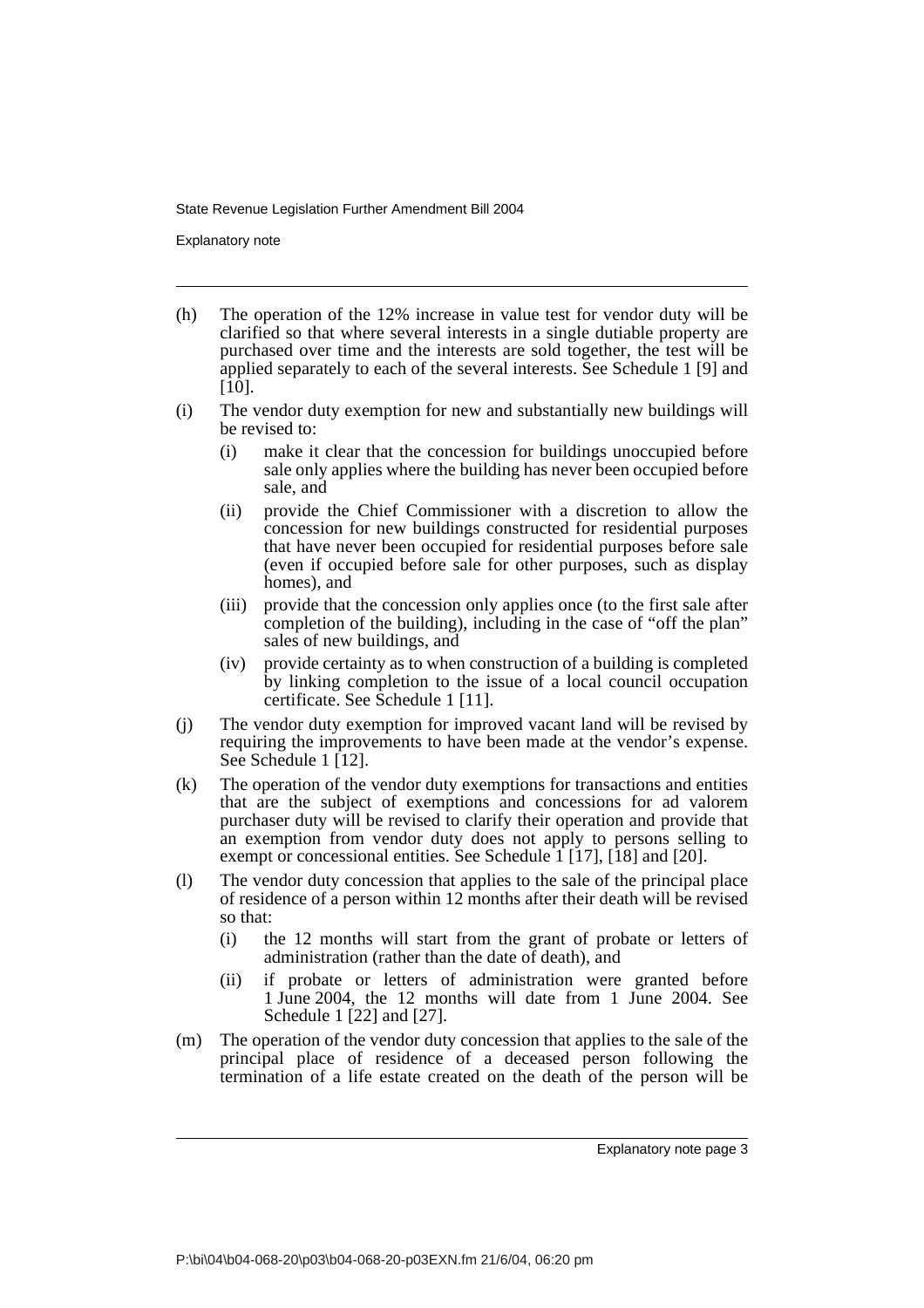Explanatory note

clarified to provide that on the termination of the life estate, the executor or beneficiary has a further 12 months to sell the property. See Schedule 1 [28].

- (n) A new vendor duty exemption will be created for the sale of land-related property by a mortgagee, receiver, liquidator or trustee in bankruptcy pursuant to the bona fide exercise of a power of sale. See Schedule 1 [14].
- (o) The vendor duty exemption for the sale of a business will be revised to limit the exemption to the sale of land-related property pursuant to the sale of the whole of a business (not just part of a business). See Schedule 1 [13].
- (p) Provision for the imposition of duty on an inter-jurisdictional mortgage will be revised so that duty will not be payable on property located in the ACT or Northern Territory (in line with the treatment of inter-jurisdictional mortgages affecting property in other States). See Schedule 1 [19].

The Bill also revokes the repeal of the *Petroleum Products Subsidy Act 1965* (see clause 5) and amends the *Land Tax Management Act 1956* to remove restrictions on a land tax exemption for land subject to a conservation agreement under the *National Parks and Wildlife Act 1974* and to extend that exemption to land the subject of a registered trust agreement under the *Nature Conservation Trust Act 2001* (see Schedule 2).

## Outline of provisions

**Clause 1** sets out the name (also called the short title) of the proposed Act.

**Clause 2** provides for the commencement of the proposed Act.

**Clause 3** is a formal provision that gives effect to the amendments to the *Duties Act 1997* set out in Schedule 1.

**Clause 4** is a formal provision that gives effect to the amendments to the *Land Tax Management Act 1956* set out in Schedule 2.

**Clause 5** revokes the repeal of the *Petroleum Products Subsidy Act 1965* and the regulation under that Act.

## **Schedule 1 Amendment of Duties Act 1997**

**Schedule 1 [1]** makes the amendment referred to in paragraph (b) of the Overview.

**Schedule 1 [2]–[5]** make the amendments referred to in paragraph (a) of the Overview.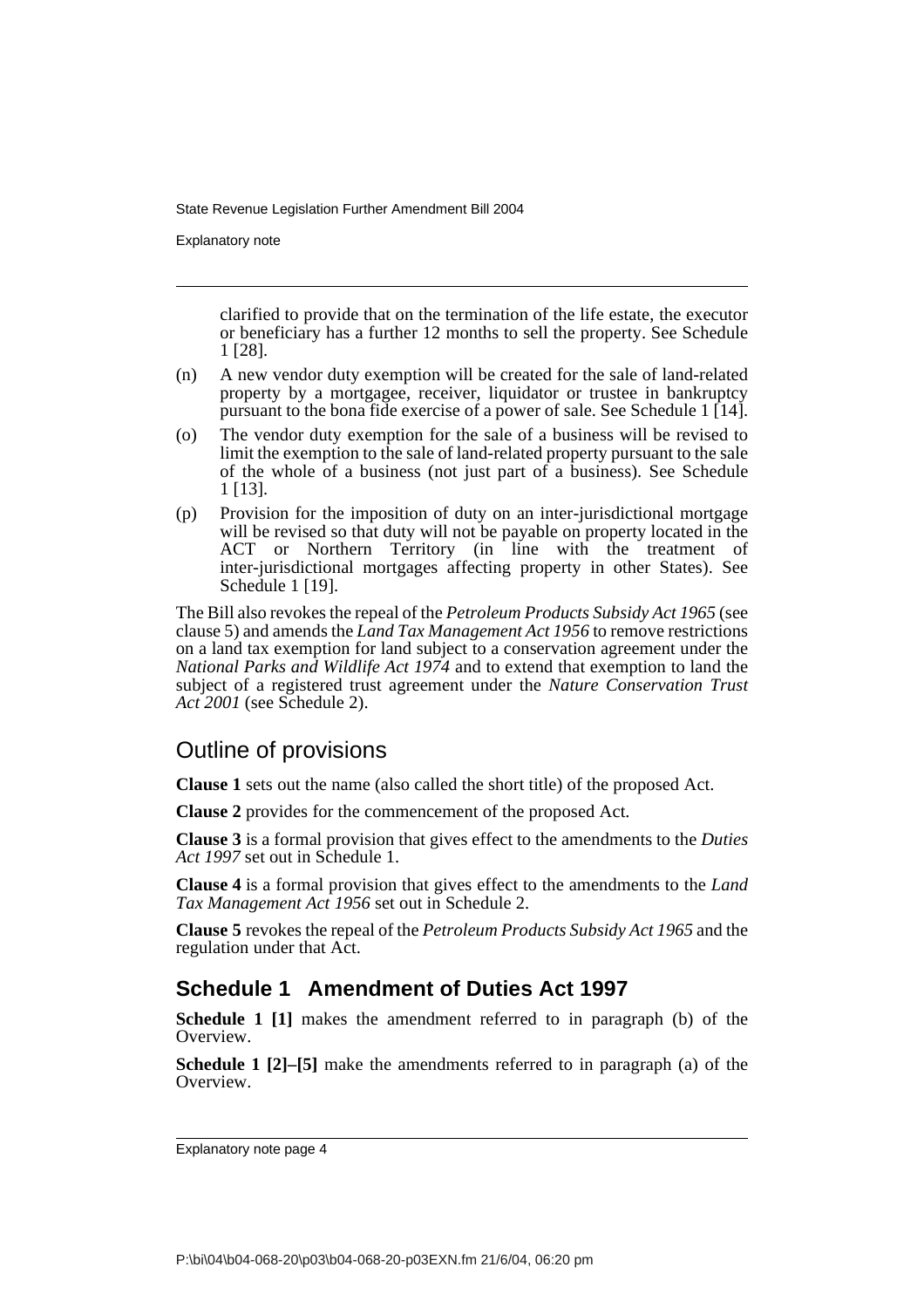Explanatory note

**Schedule 1 [6]** makes the amendment referred to in paragraph (d) of the Overview.

**Schedule 1 [7] and [8]** make the amendments referred to in paragraph (g) of the Overview.

**Schedule 1 [9] and [10]** make the amendments referred to in paragraph (h) of the Overview.

**Schedule 1 [11]** makes the amendment referred to in paragraph (i) of the Overview.

**Schedule 1 [12]** makes the amendment referred to in paragraph (j) of the Overview.

**Schedule 1 [13]** makes the amendment referred to in paragraph (o) of the Overview.

**Schedule 1 [14]** makes the amendment referred to in paragraph (n) of the Overview.

**Schedule 1 [15] and [16]** make the amendments referred to in paragraph (c) of the Overview.

**Schedule 1 [17], [18] and [20]** make the amendments referred to in paragraph (k) of the Overview.

**Schedule 1 [19]** makes the amendment referred to in paragraph (p) of the Overview.

**Schedule 1 [21]** provides for the making of savings and transitional regulations consequent on the enactment of the proposed Act.

**Schedule 1 [23]** provides for the amendments made by the Bill (except those made by Schedule 1 [2]–[5] and [19] and Schedule 2) to have effect as if they had commenced on 1 June 2004.

**Schedule 1 [22] and [24]** make the amendments referred to in paragraph (f) of the Overview.

**Schedule 1 [25] and [26]** make the amendments referred to in paragraph (e) of the Overview.

**Schedule 1 [22] and [27]** make the amendments referred to in paragraph (1) of the Overview.

**Schedule 1 [28]** makes the amendment referred to in paragraph (m) of the Overview.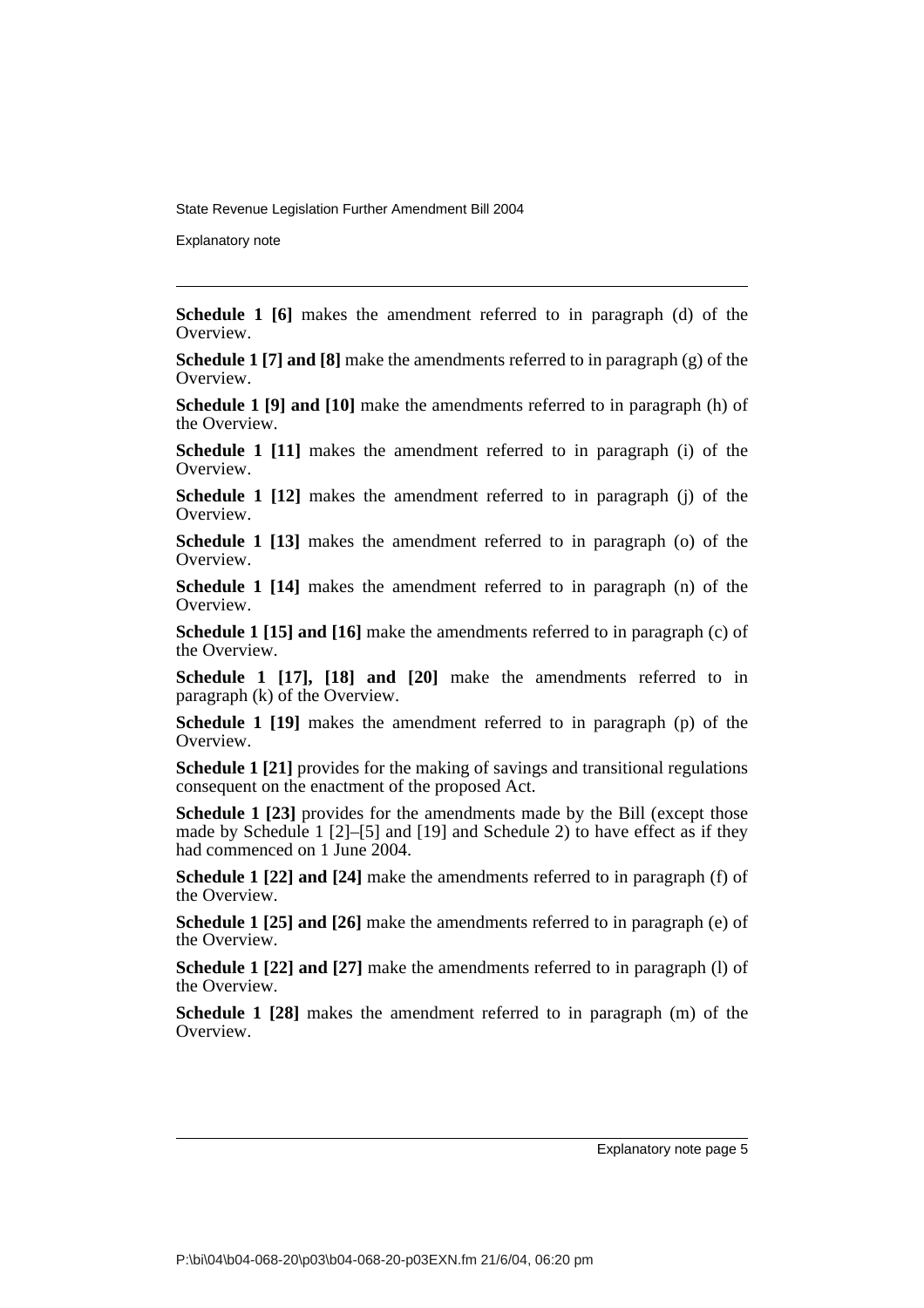Explanatory note

## **Schedule 2 Amendment of Land Tax Management Act 1956**

**Schedule 2 [1]** removes restrictions on a land tax exemption for land subject to a conservation agreement under the *National Parks and Wildlife Act 1974* and extend that exemption to land the subject of registered trust agreement under the *Nature Conservation Trust Act 2001*.

**Schedule 2 [2]** provides for a proportionate reduction where only part of land is the subject of such an exemption.

**Schedule 1 [3]** provides for the making of savings and transitional regulations consequent on the enactment of the proposed Act.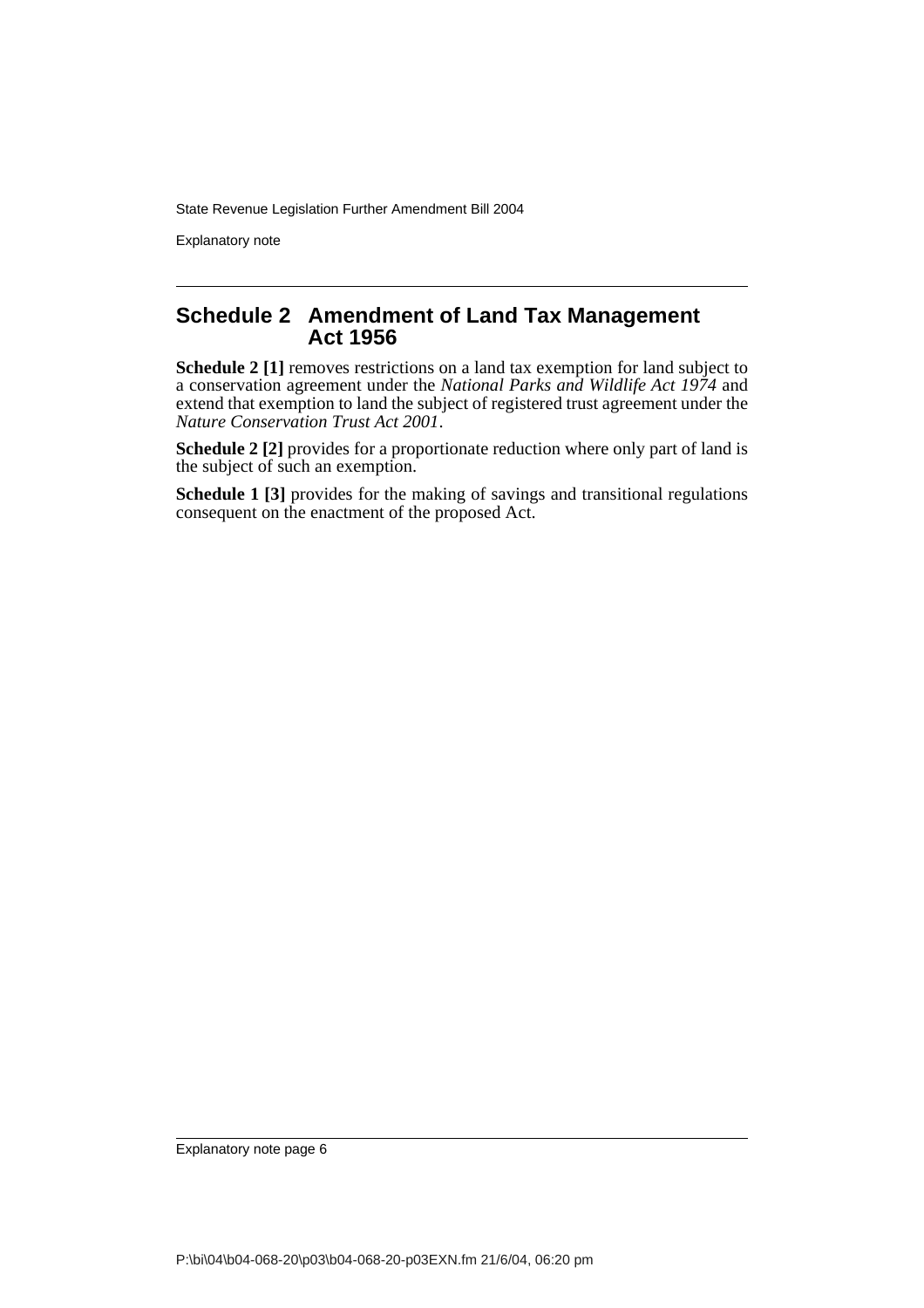First print



New South Wales

# **State Revenue Legislation Further Amendment Bill 2004**

# **Contents**

|             |                                                      | Page          |
|-------------|------------------------------------------------------|---------------|
|             | Name of Act                                          |               |
|             | Commencement                                         |               |
|             | Amendment of Duties Act 1997 No 123                  |               |
| 4           | Amendment of Land Tax Management Act 1956 No 26      | $\mathcal{P}$ |
| $\mathbf b$ | Revocation of repeal                                 |               |
|             | Schedule 1 Amendment of Duties Act 1997              | 3             |
|             | Schedule 2 Amendment of Land Tax Management Act 1956 | 15            |
|             |                                                      |               |

b04-068-20.p03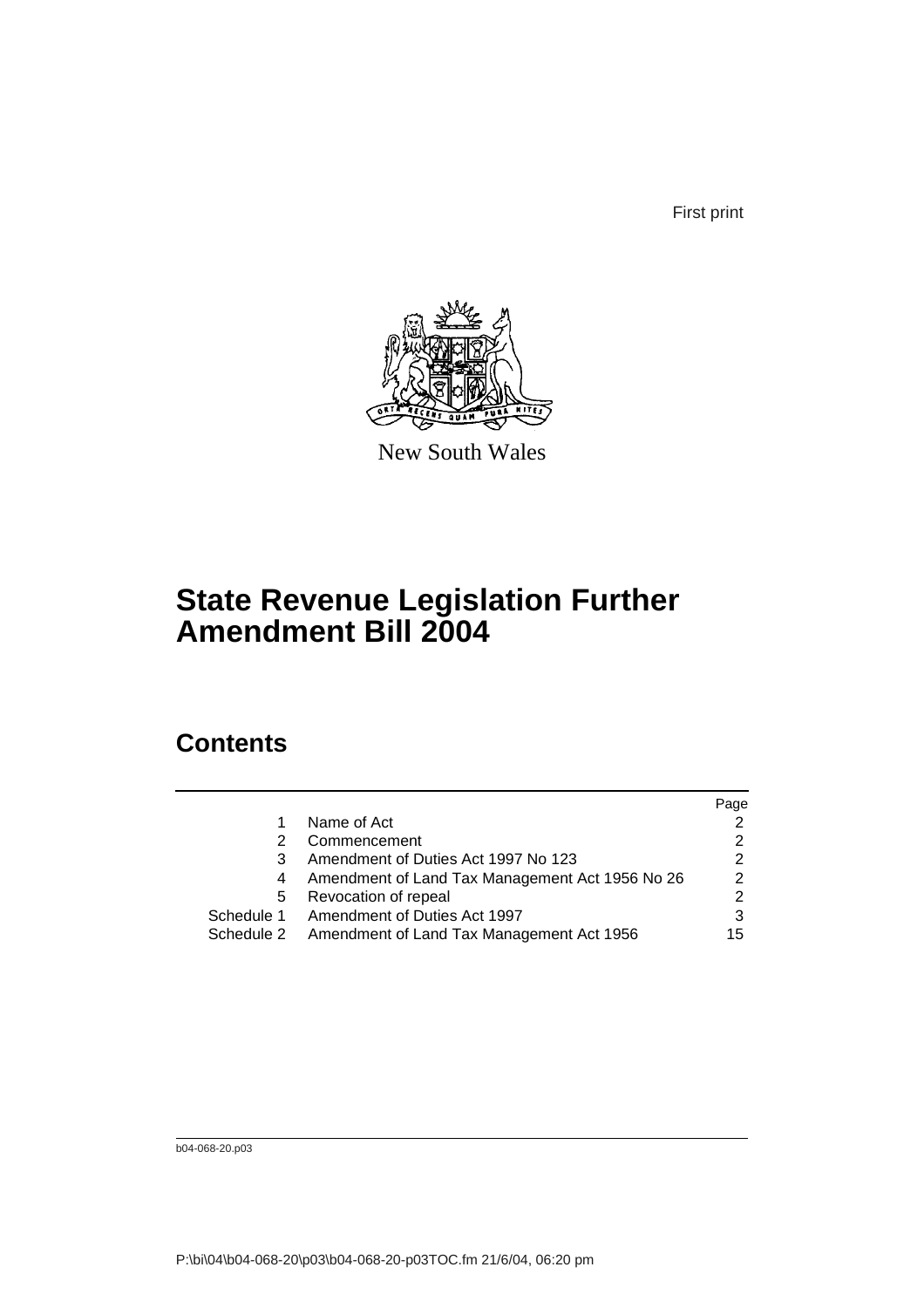**Contents** 

Page

Contents page 2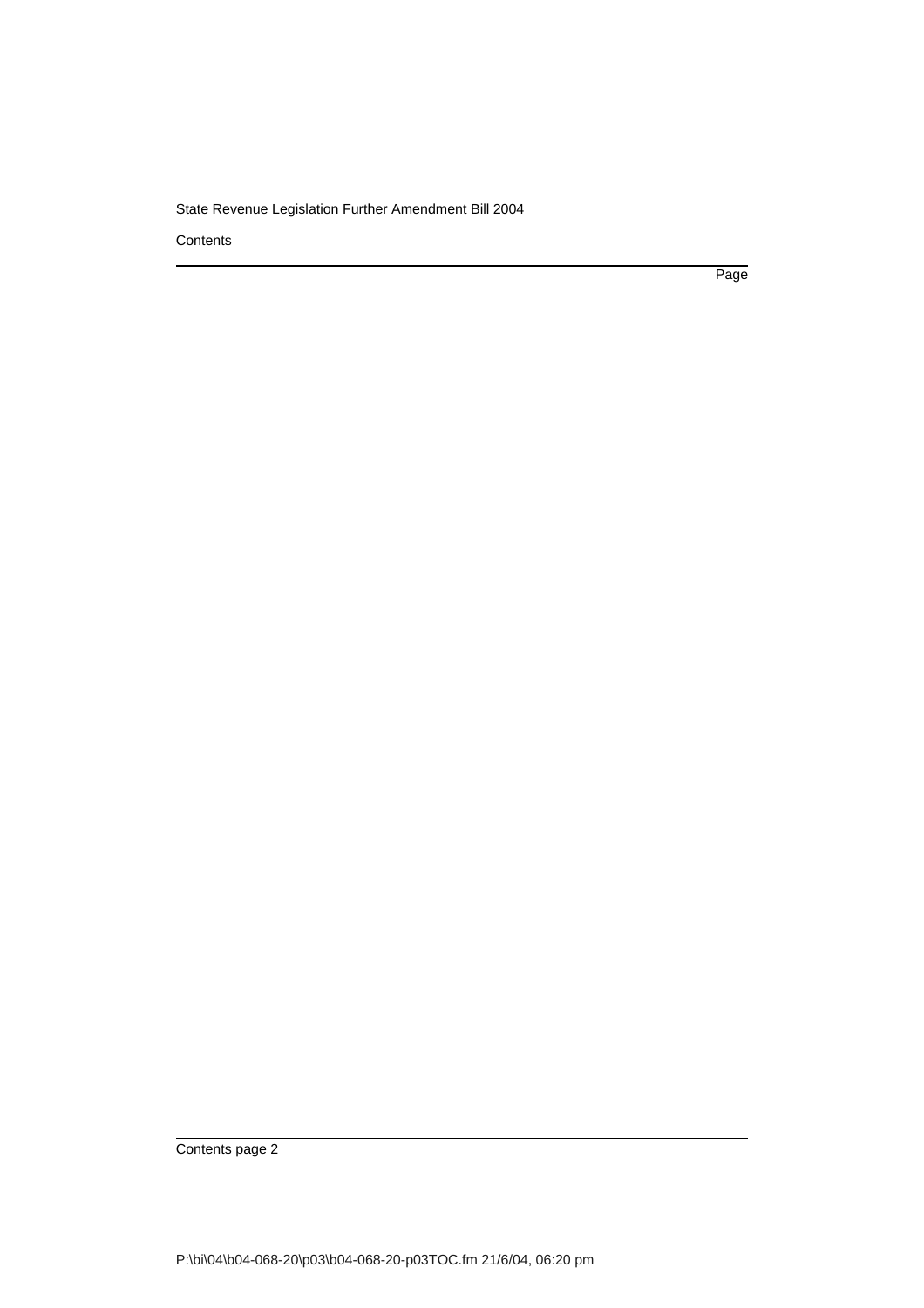

New South Wales

# **State Revenue Legislation Further Amendment Bill 2004**

No , 2004

## **A Bill for**

An Act to amend the *Duties Act 1997* and other State Revenue legislation to make further provision with respect to First Home Plus, premium property duty, vendor duty, inter-jurisdictional mortgage duty, land tax and petroleum products subsidies; and for other purposes.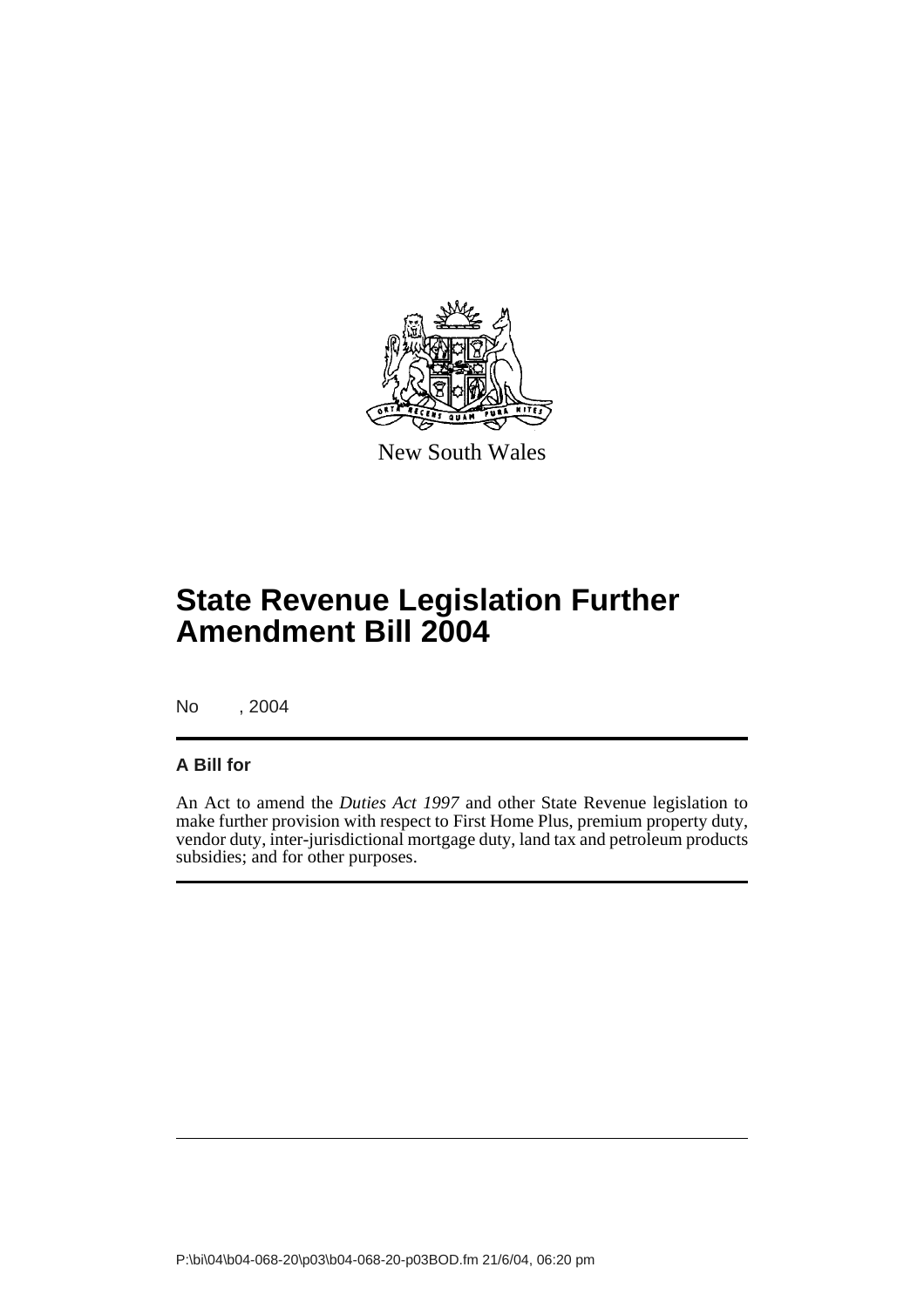<span id="page-9-4"></span><span id="page-9-3"></span><span id="page-9-2"></span><span id="page-9-1"></span><span id="page-9-0"></span>

|              | The Legislature of New South Wales enacts:                                                            |                                                                                                                                                                                                                                                                             |                      |  |  |
|--------------|-------------------------------------------------------------------------------------------------------|-----------------------------------------------------------------------------------------------------------------------------------------------------------------------------------------------------------------------------------------------------------------------------|----------------------|--|--|
| 1            | <b>Name of Act</b><br>This Act is the <i>State Revenue Legislation Further Amendment</i><br>Act 2004. |                                                                                                                                                                                                                                                                             |                      |  |  |
|              |                                                                                                       |                                                                                                                                                                                                                                                                             |                      |  |  |
| $\mathbf{2}$ |                                                                                                       | <b>Commencement</b>                                                                                                                                                                                                                                                         | 5                    |  |  |
|              | (1)                                                                                                   | This Act commences on the date of assent, except as provided by<br>subsection $(2)$ .                                                                                                                                                                                       | 6<br>$\overline{7}$  |  |  |
|              | (2)                                                                                                   | The following provisions commence, or are taken to have<br>commenced, on the dates specified:                                                                                                                                                                               | 8<br>9               |  |  |
|              |                                                                                                       | Schedule 1 [2]–[5]—1 July 2004,<br>(a)                                                                                                                                                                                                                                      | 10                   |  |  |
|              |                                                                                                       | Schedule 1 [19]—1 September 2004,<br>(b)                                                                                                                                                                                                                                    | 11                   |  |  |
|              |                                                                                                       | Schedule 2-31 December 2004.<br>(c)                                                                                                                                                                                                                                         | 12                   |  |  |
| 3            |                                                                                                       | Amendment of Duties Act 1997 No 123                                                                                                                                                                                                                                         | 13                   |  |  |
|              |                                                                                                       | The <i>Duties Act 1997</i> is amended as set out in Schedule 1.                                                                                                                                                                                                             | 14                   |  |  |
| 4            |                                                                                                       | Amendment of Land Tax Management Act 1956 No 26                                                                                                                                                                                                                             | 15                   |  |  |
|              |                                                                                                       | The <i>Land Tax Management Act 1956</i> is amended as set out in<br>Schedule 2.                                                                                                                                                                                             | 16<br>17             |  |  |
| 5            |                                                                                                       | <b>Revocation of repeal</b>                                                                                                                                                                                                                                                 | 18                   |  |  |
|              | (1)                                                                                                   | The Petroleum Products Subsidy Act 1965 and the Petroleum<br>Products Subsidy Regulation 1998 are taken not to be, and never to<br>have been, repealed by the State Revenue Legislation Further<br>Amendment (No 2) Act 2001.                                               | 19<br>20<br>21<br>22 |  |  |
|              | (2)                                                                                                   | The Petroleum Products Subsidy Regulation 1998 is taken not to be,<br>and never to have been, repealed by section 10 of the Subordinate<br>Legislation Act 1989, and for the purposes of that section is taken to<br>have been published on the date of assent to this Act. | 23<br>24<br>25<br>26 |  |  |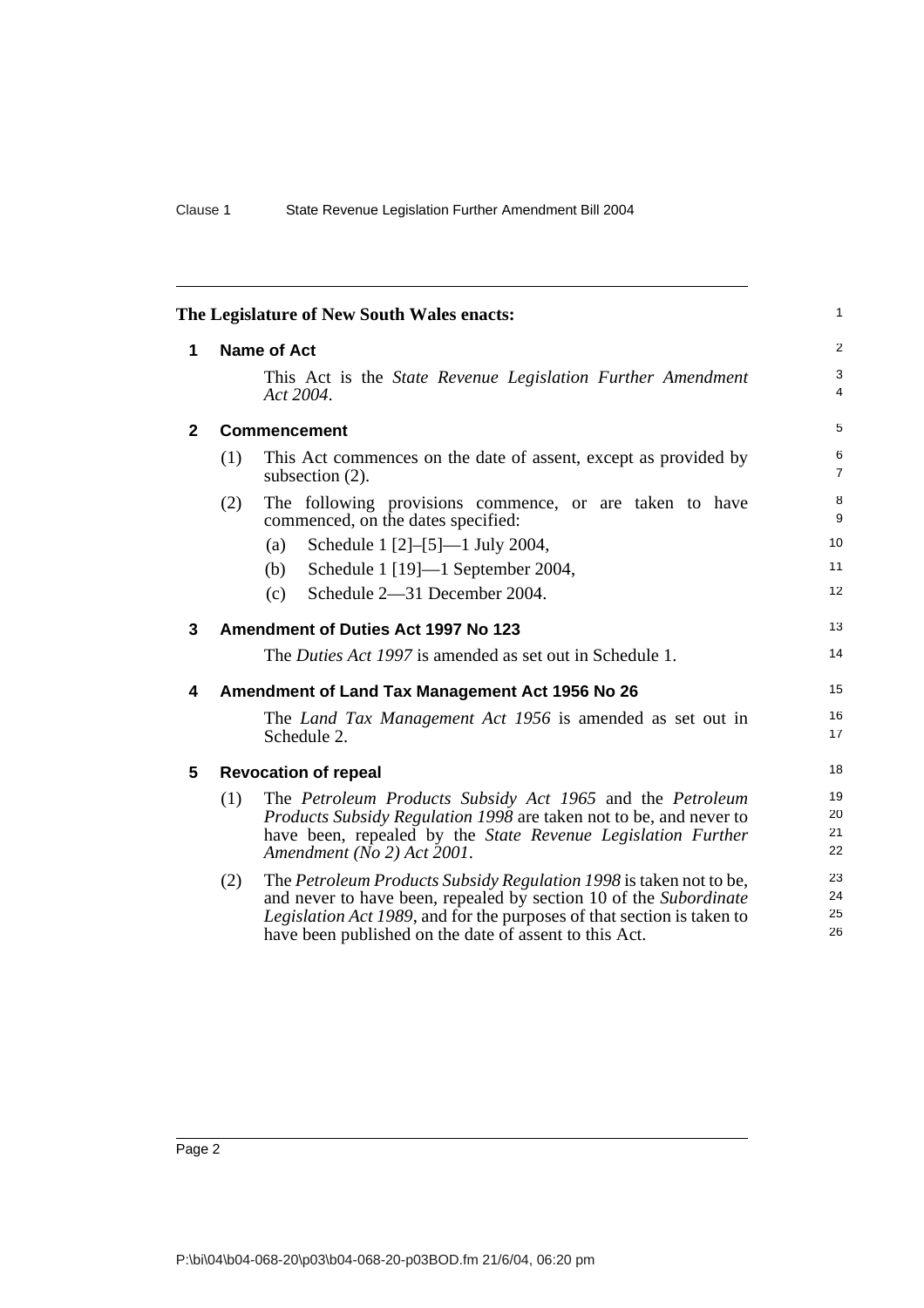Amendment of Duties Act 1997 Schedule 1

 $\ddot{\phantom{0}}$ 

<span id="page-10-0"></span>

|     |                                              | <b>Schedule 1 Amendment of Duties Act 1997</b><br>(Section 3)                                                                                                                                                                                                                   | 1<br>$\overline{2}$                 |  |
|-----|----------------------------------------------|---------------------------------------------------------------------------------------------------------------------------------------------------------------------------------------------------------------------------------------------------------------------------------|-------------------------------------|--|
| [1] |                                              | Section 32A Premium rate for residential land with dutiable value<br>exceeding \$3,000,000                                                                                                                                                                                      | 3<br>4                              |  |
|     |                                              | Insert after section $32A(2)$ :                                                                                                                                                                                                                                                 | 5                                   |  |
|     | (2A)                                         | If the dutiable property subject to a dutiable transaction<br>comprises 2 or more individual items of residential land and<br>1 or more of those items has a dutiable value exceeding<br>\$3,000,000, the rate of duty chargeable on the dutiable<br>transaction is as follows: | 6<br>$\overline{7}$<br>8<br>9<br>10 |  |
|     |                                              | for each item of residential land that has a dutiable<br>(a)<br>value exceeding \$3,000,000 - \$150,490 plus \$7 for<br>every \$100, or part, by which the dutiable value of the<br>item exceeds \$3,000,000,                                                                   | 11<br>12<br>13<br>14                |  |
|     |                                              | for the rest of the dutiable property—the rate provided<br>(b)<br>for by section 32.                                                                                                                                                                                            | 15<br>16                            |  |
| [2] |                                              | Section 71 Restrictions on eligibility-previous ownership of<br>residential property or first home concession                                                                                                                                                                   | 17<br>18                            |  |
|     | Omit section 71 (1) and (2). Insert instead: |                                                                                                                                                                                                                                                                                 |                                     |  |
|     | (1)                                          | A purchaser or transferee under an agreement or transfer may<br>apply under the scheme, but will be eligible only if the<br>purchaser or transferee:                                                                                                                            | 20<br>21<br>22                      |  |
|     |                                              | has not at any time owned residential property in<br>(a)<br>Australia (either solely or with someone else), and                                                                                                                                                                 | 23<br>24                            |  |
|     |                                              | has not previously been a party to an application under<br>(b)<br>the scheme that was approved by the<br>Chief<br>Commissioner.                                                                                                                                                 | 25<br>26<br>27                      |  |
|     | (2)                                          | If a purchaser or transferee under an agreement or transfer has<br>a spouse, the purchaser or transferee is eligible only if the<br>spouse of the purchaser or transferee:                                                                                                      | 28<br>29<br>30                      |  |
|     |                                              | has not at any time owned residential property in<br>(a)<br>Australia (either solely or with someone else), and                                                                                                                                                                 | 31<br>32                            |  |
|     |                                              | has not previously been a party to an application under<br>(b)<br>the scheme that was approved by the Chief<br>Commissioner.                                                                                                                                                    | 33<br>34<br>35                      |  |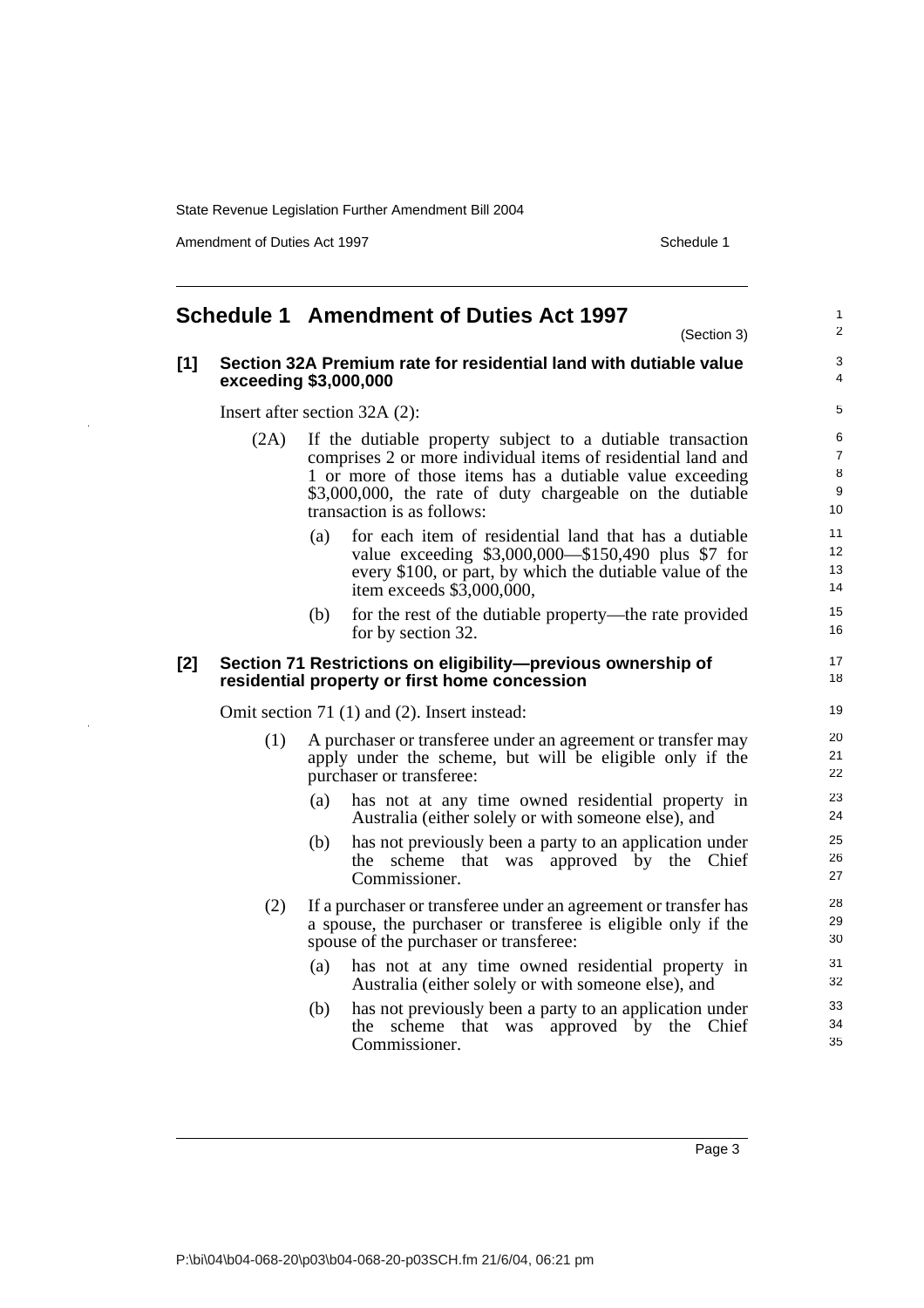| [3]   | <b>Section 71 (6)</b>                                                                                                                                                                                                                                                                                                            |                                         |  |  |  |
|-------|----------------------------------------------------------------------------------------------------------------------------------------------------------------------------------------------------------------------------------------------------------------------------------------------------------------------------------|-----------------------------------------|--|--|--|
|       | Insert ", or who has previously been a party to an application under the<br>scheme that was approved by the Chief Commissioner," after "residential"<br>property".                                                                                                                                                               | $\boldsymbol{2}$<br>3<br>$\overline{4}$ |  |  |  |
| [4]   | <b>Section 76 Residence requirement</b>                                                                                                                                                                                                                                                                                          | $\,$ 5 $\,$                             |  |  |  |
|       | Omit "in accordance with the residence requirement" from section 76 (3).                                                                                                                                                                                                                                                         | 6                                       |  |  |  |
|       | Insert instead "as their principal place of residence".                                                                                                                                                                                                                                                                          | $\overline{7}$                          |  |  |  |
| [5]   | <b>Section 76 (6)</b>                                                                                                                                                                                                                                                                                                            | 8                                       |  |  |  |
|       | Omit the subsection.                                                                                                                                                                                                                                                                                                             | 9                                       |  |  |  |
| [6]   | Section 158 What is the "dutiable value" of land-related property?                                                                                                                                                                                                                                                               | 10                                      |  |  |  |
|       | Insert "(except in sections 22 and 23)" after "transferee" in section 158<br>$(2)$ (d).                                                                                                                                                                                                                                          | 11<br>12                                |  |  |  |
| $[7]$ | Section 162B Principal place of residence exemption                                                                                                                                                                                                                                                                              | 13                                      |  |  |  |
|       | Insert after section $162B(4)$ :                                                                                                                                                                                                                                                                                                 |                                         |  |  |  |
|       | (5)<br>For the purposes of the principal place of residence<br>exemption, a vendor of land that is owned by 2 or more<br>persons is not considered to be used and occupied by the<br>vendor as the principal place of residence of the vendor unless<br>the land is used and occupied as the principal place of<br>residence of: | 15<br>16<br>$17$<br>18<br>19<br>20      |  |  |  |
|       | at least one of the owners who is a natural person and<br>(a)<br>whose ownership share is 50% or more, or                                                                                                                                                                                                                        | 21<br>22                                |  |  |  |
|       | (b)<br>each of 2 or more of the owners who are natural persons<br>and whose combined ownership share is 50% or more.                                                                                                                                                                                                             | 23<br>24                                |  |  |  |
| [8]   | Section 162D Exemption applies to natural persons only                                                                                                                                                                                                                                                                           | 25                                      |  |  |  |
|       | Omit the section.                                                                                                                                                                                                                                                                                                                | 26                                      |  |  |  |
| [9]   | Section 162M What is the vendor acquisition date?                                                                                                                                                                                                                                                                                | 27                                      |  |  |  |
|       | Omit "a legal or equitable interest in" wherever occurring.                                                                                                                                                                                                                                                                      |                                         |  |  |  |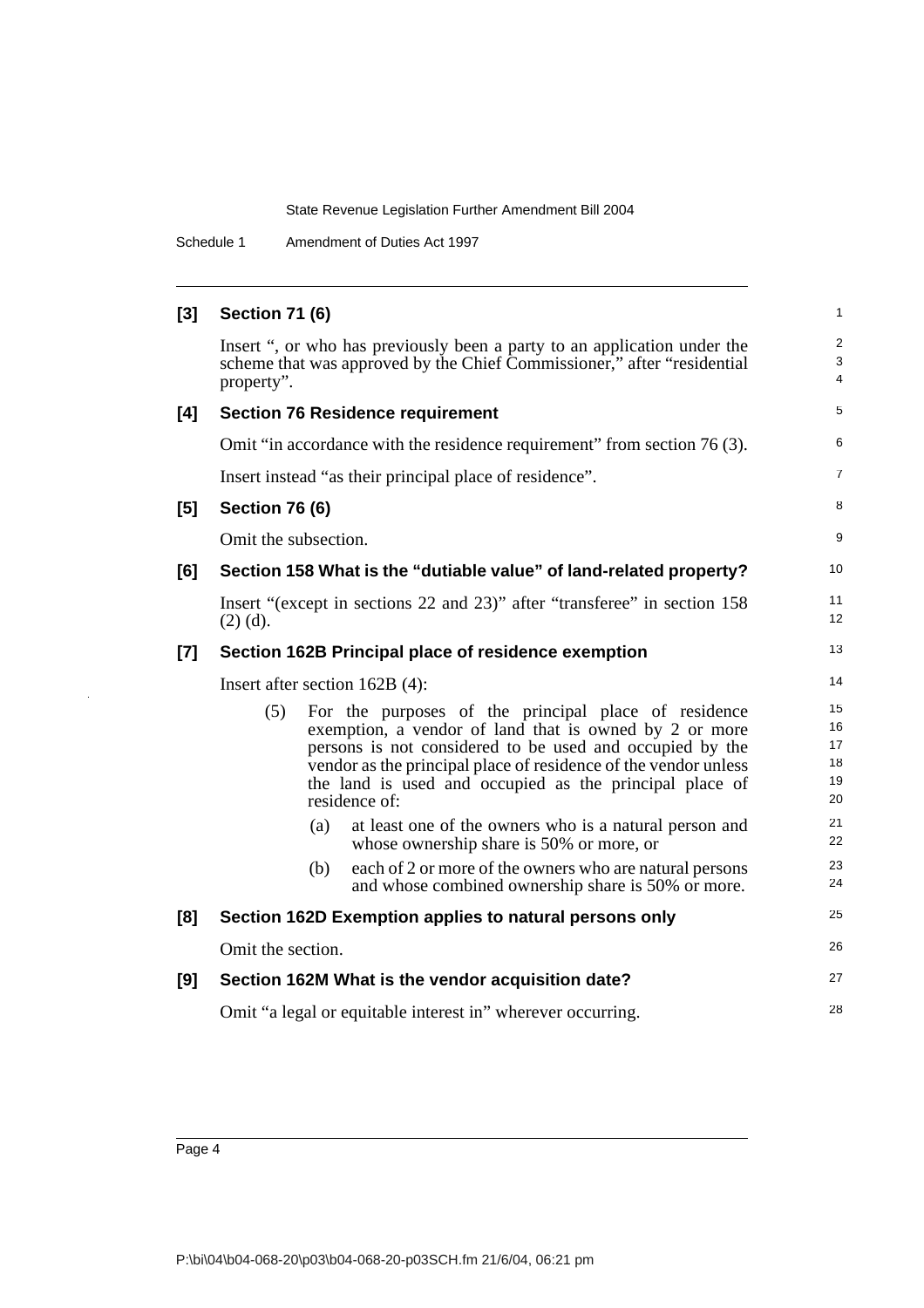Amendment of Duties Act 1997 Schedule 1

 $\hat{\mathcal{A}}$ 

| $[10]$ | Section 1620 Transactions relating to multiple items or interests |     |     |                                                                                                                                                                                                                                                                                                                                                                                                                                                                    |                                                   |
|--------|-------------------------------------------------------------------|-----|-----|--------------------------------------------------------------------------------------------------------------------------------------------------------------------------------------------------------------------------------------------------------------------------------------------------------------------------------------------------------------------------------------------------------------------------------------------------------------------|---------------------------------------------------|
|        |                                                                   |     |     | Insert at the end of the section:                                                                                                                                                                                                                                                                                                                                                                                                                                  | 2                                                 |
|        |                                                                   | (2) |     | If a vendor duty transaction relates to separate interests in an<br>item of land-related property, the amount if any by which the<br>dutiable value of the land-related property on the transfer date<br>exceeds the dutiable value of the land-related property on the<br>vendor acquisition date is, for the purposes of this Division, to<br>be assessed and determined separately for each of those<br>separate interests, and duty is chargeable accordingly. | 3<br>4<br>5<br>6<br>$\overline{7}$<br>$\bf8$<br>9 |
| $[11]$ |                                                                   |     |     | Sections 162P and 162Q                                                                                                                                                                                                                                                                                                                                                                                                                                             | 10                                                |
|        |                                                                   |     |     | Omit the sections. Insert instead:                                                                                                                                                                                                                                                                                                                                                                                                                                 | 11                                                |
|        | 162P                                                              |     |     | <b>Exemption for sale of new buildings</b>                                                                                                                                                                                                                                                                                                                                                                                                                         | 12                                                |
|        |                                                                   | (1) |     | Exemption for new buildings never occupied before sale                                                                                                                                                                                                                                                                                                                                                                                                             | 13                                                |
|        |                                                                   |     |     | An agreement for the sale or transfer, or a transfer, of land is<br>not chargeable with vendor duty if:                                                                                                                                                                                                                                                                                                                                                            | 14<br>15                                          |
|        |                                                                   |     | (a) | it is an agreement for the sale or transfer, or a transfer,<br>of land on which one or more buildings have been<br>constructed by or on behalf of the vendor that are<br>suitable for use or occupation for residential,<br>commercial or other purposes, and                                                                                                                                                                                                      | 16<br>17<br>18<br>19<br>20                        |
|        |                                                                   |     | (b) | the building or buildings have never been occupied or<br>used for any purpose prior to the first execution of the<br>agreement or transfer or (if the Chief Commissioner is<br>satisfied that they were constructed to be occupied or<br>used for residential purposes) have never been occupied<br>or used for residential purposes before that first<br>execution, and                                                                                           | 21<br>22<br>23<br>24<br>25<br>26<br>27            |
|        |                                                                   |     | (c) | the Chief Commissioner is satisfied that the building or<br>buildings are a significant improvement to the land, and                                                                                                                                                                                                                                                                                                                                               | 28<br>29                                          |
|        |                                                                   |     | (d) | the sale or transfer is the first sale or transfer of the land<br>since the building or buildings were completed, and                                                                                                                                                                                                                                                                                                                                              | 30<br>31                                          |
|        |                                                                   |     | (e) | there are no other buildings on the land that are suitable<br>for use or occupation for residential, commercial or<br>other purposes, other than heritage buildings.                                                                                                                                                                                                                                                                                               | 32<br>33<br>34                                    |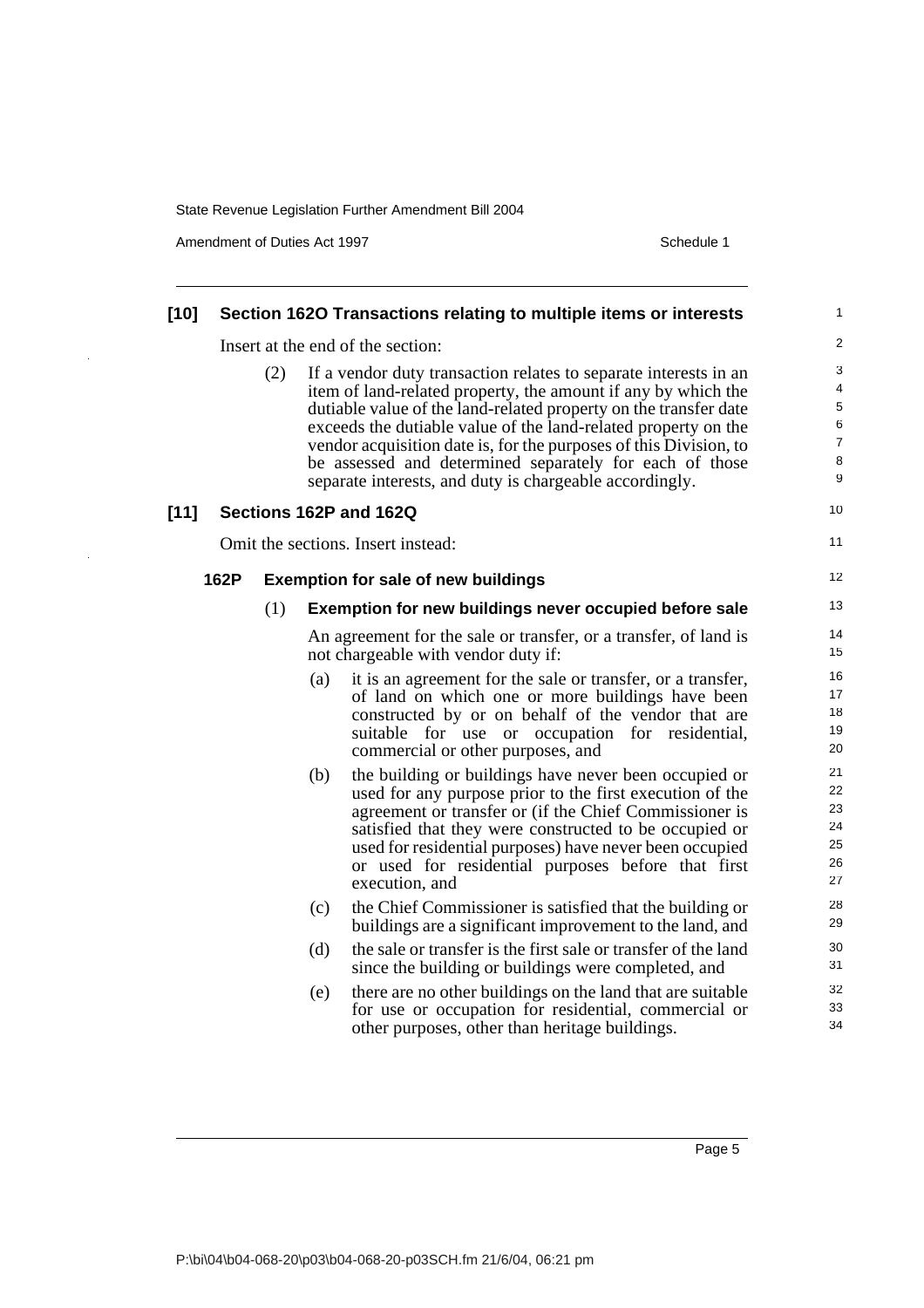Schedule 1 Amendment of Duties Act 1997

| (2) | Exemption for new buildings sold within 12 months after<br>completion                                                                                                                                                                                                   |  |
|-----|-------------------------------------------------------------------------------------------------------------------------------------------------------------------------------------------------------------------------------------------------------------------------|--|
|     | An agreement for the sale or transfer, or a transfer, of land is<br>not chargeable with vendor duty if:                                                                                                                                                                 |  |
|     | it is an agreement for the sale or transfer, or a transfer,<br>(a)<br>of land on which one or more buildings have been<br>constructed by or on behalf of the vendor that are<br>suitable for use<br>or occupation for residential,<br>commercial or other purposes, and |  |
|     | the building or buildings have never been occupied or<br>(b)<br>used for any purpose prior to being completed, and                                                                                                                                                      |  |
|     | the Chief Commissioner is satisfied that the building or<br>(c)<br>buildings are a significant improvement to the land, and                                                                                                                                             |  |
|     | the agreement for the sale or transfer, or the transfer, of<br>(d)<br>the land was first executed within 12 months after the<br>building or buildings were completed, and                                                                                               |  |
|     | the sale or transfer is the first sale or transfer of the land<br>(e)<br>since the building or buildings were completed, and                                                                                                                                            |  |
|     | (f)<br>there are no other buildings on the land that are suitable<br>for use or occupation for residential, commercial or<br>other purposes, other than heritage buildings.                                                                                             |  |
| (3) | Exemption for new buildings to be constructed on<br>subdivided lots before completion                                                                                                                                                                                   |  |
|     | An agreement for the sale or transfer of land is not chargeable<br>with vendor duty if:                                                                                                                                                                                 |  |
|     | it is an agreement for the sale or transfer of a lot in a<br>(a)<br>plan of subdivision (including an unregistered plan of<br>subdivision), on which a building is to be constructed<br>before completion of the sale or transfer, and                                  |  |
|     | the Chief Commissioner is satisfied that the building<br>(b)<br>will be a significant improvement to the land, and                                                                                                                                                      |  |
|     | the sale or transfer is the first sale or transfer of the lot.<br>(c)                                                                                                                                                                                                   |  |
| (4) | For the purposes of this section, a building is <i>completed</i><br>when:                                                                                                                                                                                               |  |
|     | an occupation certificate under the Environmental<br>(a)<br>Planning and Assessment Act 1979 has been issued for<br>the building, or                                                                                                                                    |  |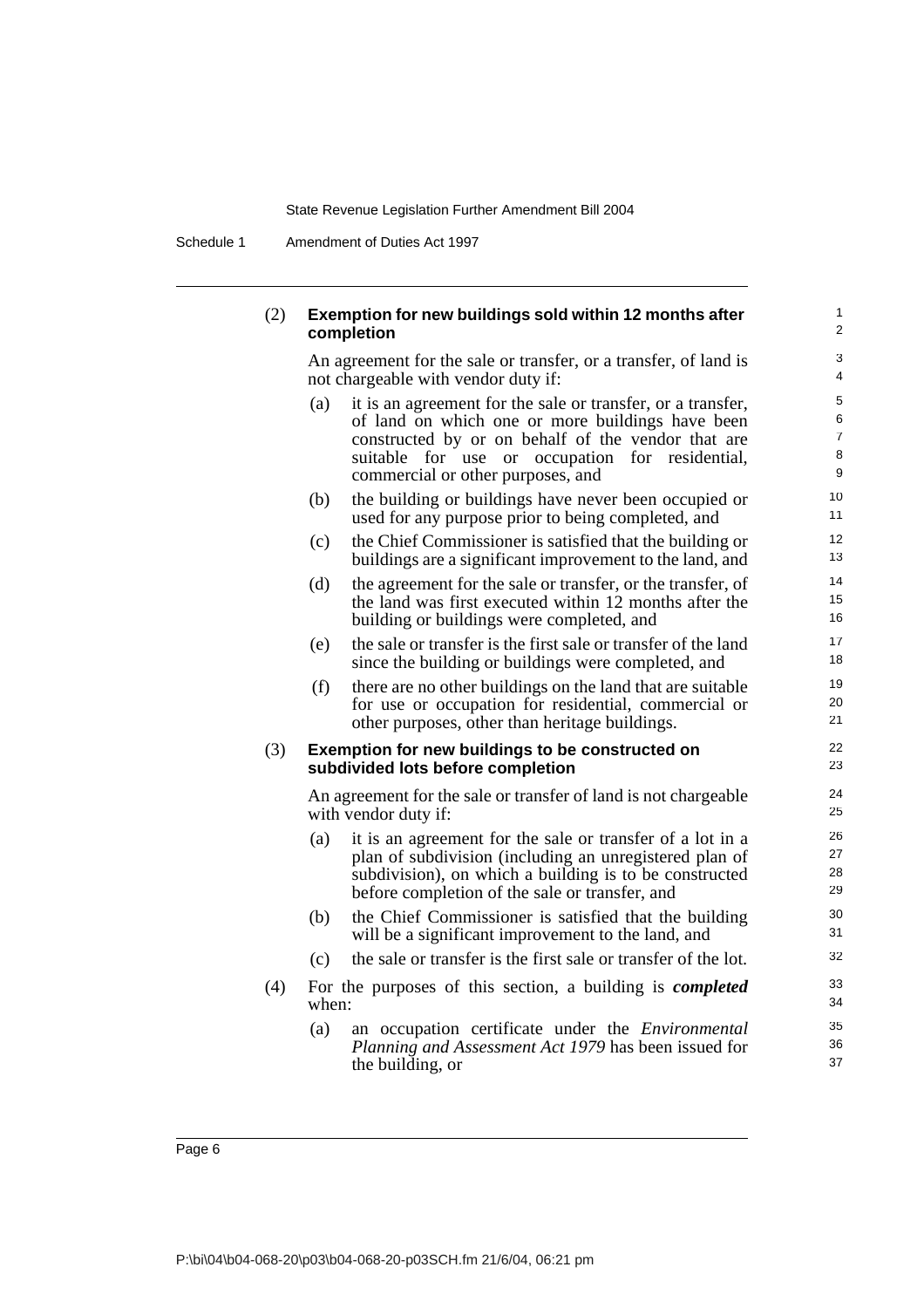Amendment of Duties Act 1997 **Schedule 1** Schedule 1

|      |     | (b)<br>if such an occupation certificate is not required before<br>the building can be lawfully occupied—the Chief<br>Commissioner is satisfied that the building is ready for<br>occupation for a purpose for which it has been<br>constructed.                                       | $\mathbf{1}$<br>2<br>3<br>$\overline{4}$<br>5 |
|------|-----|----------------------------------------------------------------------------------------------------------------------------------------------------------------------------------------------------------------------------------------------------------------------------------------|-----------------------------------------------|
|      | (5) | In this section:                                                                                                                                                                                                                                                                       | 6                                             |
|      |     | Chief<br><i>heritage building</i> means a building that the<br>Commissioner is satisfied has heritage significance.                                                                                                                                                                    | $\overline{7}$<br>8                           |
| 162Q |     | <b>Exemption for sale of substantially new buildings</b>                                                                                                                                                                                                                               | 9                                             |
|      | (1) | <b>Exemption for substantially new buildings not occupied</b><br>between completion and sale                                                                                                                                                                                           | 10<br>11                                      |
|      |     | An agreement for the sale or transfer, or a transfer, of land is<br>not chargeable with vendor duty if:                                                                                                                                                                                | 12<br>13                                      |
|      |     | it is an agreement for the sale or transfer, or a transfer,<br>(a)<br>of land on which one or more substantially new<br>buildings have been constructed by or on behalf of the<br>vendor that are suitable for use or occupation for<br>residential, commercial or other purposes, and | 14<br>15<br>16<br>17<br>18                    |
|      |     | (b)<br>the building or buildings have not been occupied or<br>used for any purpose after completion and prior to the<br>first execution of the agreement or transfer, and                                                                                                              | 19<br>20<br>21                                |
|      |     | the Chief Commissioner is satisfied that the building or<br>(c)<br>buildings are a significant improvement to the land, and                                                                                                                                                            | 22<br>23                                      |
|      |     | the sale or transfer is the first sale or transfer of the land<br>(d)<br>since the building or buildings were completed, and                                                                                                                                                           | 24<br>25                                      |
|      |     | there are no other buildings on the land that are suitable<br>(e)<br>for use or occupation for residential, commercial or<br>other purposes, other than heritage buildings or<br>unoccupied new buildings.                                                                             | 26<br>27<br>28<br>29                          |
|      | (2) | Exemption for substantially new buildings sold within 12<br>months after completion                                                                                                                                                                                                    | 30<br>31                                      |
|      |     | An agreement for the sale or transfer, or a transfer, of land is<br>not chargeable with vendor duty if:                                                                                                                                                                                | 32<br>33                                      |
|      |     | it is an agreement for the sale or transfer, or a transfer,<br>(a)<br>of land on which one or more substantially new<br>buildings have been constructed by or on behalf of the                                                                                                         | 34<br>35<br>36                                |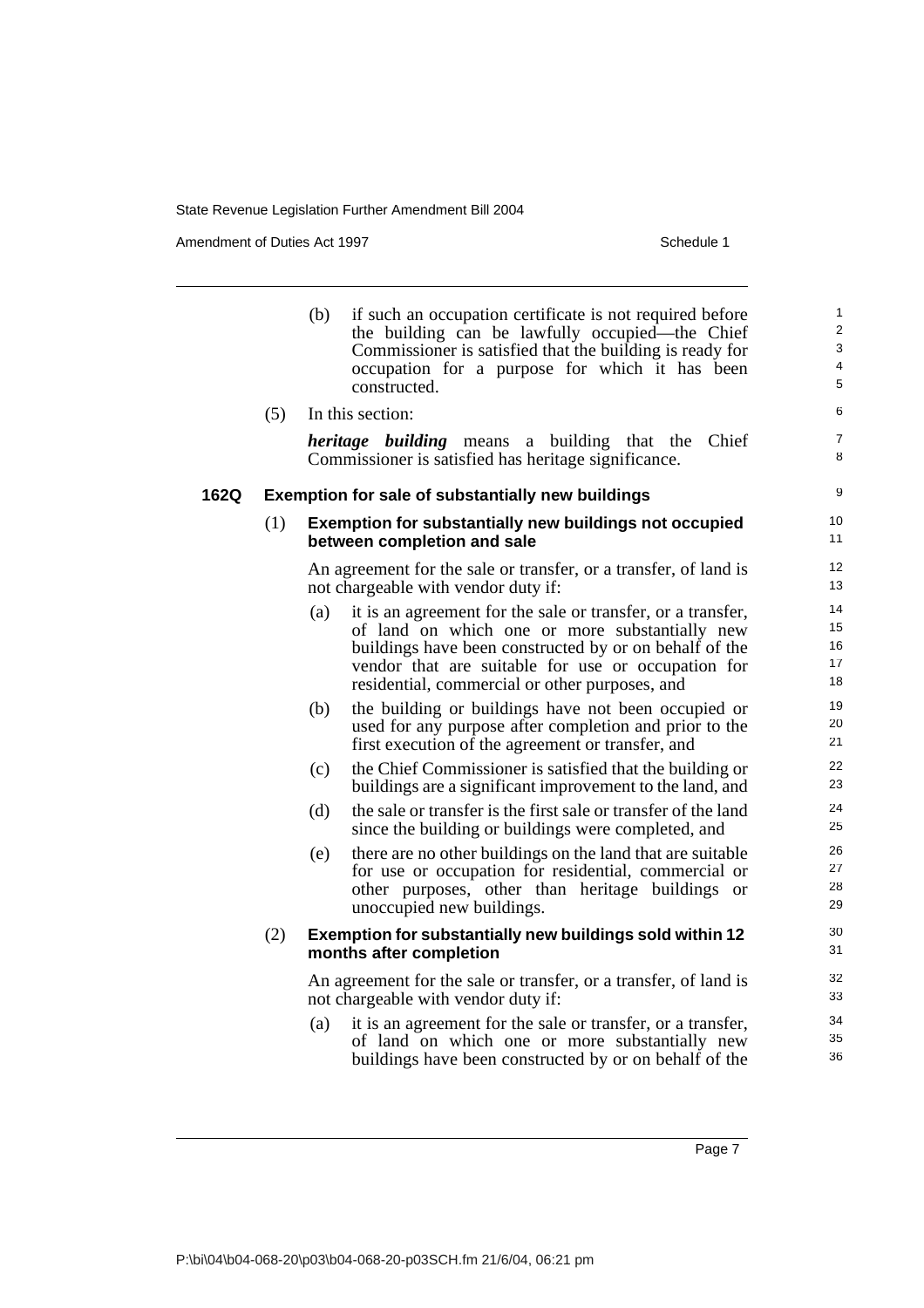vendor that are suitable for use or occupation for residential, commercial or other purposes, and (b) the agreement for the sale or transfer, or the transfer, of the land was first executed within 12 months after the building or buildings were completed, and (c) the Chief Commissioner is satisfied that the building or buildings are a significant improvement to the land, and (d) the sale or transfer is the first sale or transfer of the land since the building or buildings were completed, and (e) there are no other buildings on the land that are suitable for use or occupation for residential, commercial or other purposes, other than heritage buildings or unoccupied new buildings. (3) For the purposes of this section, a building is *completed* when: (a) an occupation certificate under the *Environmental Planning and Assessment Act 1979* has been issued for the building, or (b) if such an occupation certificate is not required before the building can be lawfully occupied—the Chief Commissioner is satisfied that the building is ready for occupation for a purpose for which it has been constructed. (4) For the purposes of this section, a building is a *substantially new building* if the Chief Commissioner is satisfied that all parts of the building have been replaced with the exception of the following: (a) parts of the building (if any) that have heritage significance, (b) parts of the building required to be retained for structural necessity, (c) major plant and equipment associated with the building. (5) In this section: *heritage building* means a building that the Chief Commissioner is satisfied has heritage significance. *unoccupied new building* means a building that has never been occupied or used for any purpose. 1  $\overline{2}$ 3 4 5 6 7 8 9 10 11 12 13 14 15 16 17 18 19 20 21 22 23 24 25 26 27 28 29 30 31 32 33 34 35 36 37 38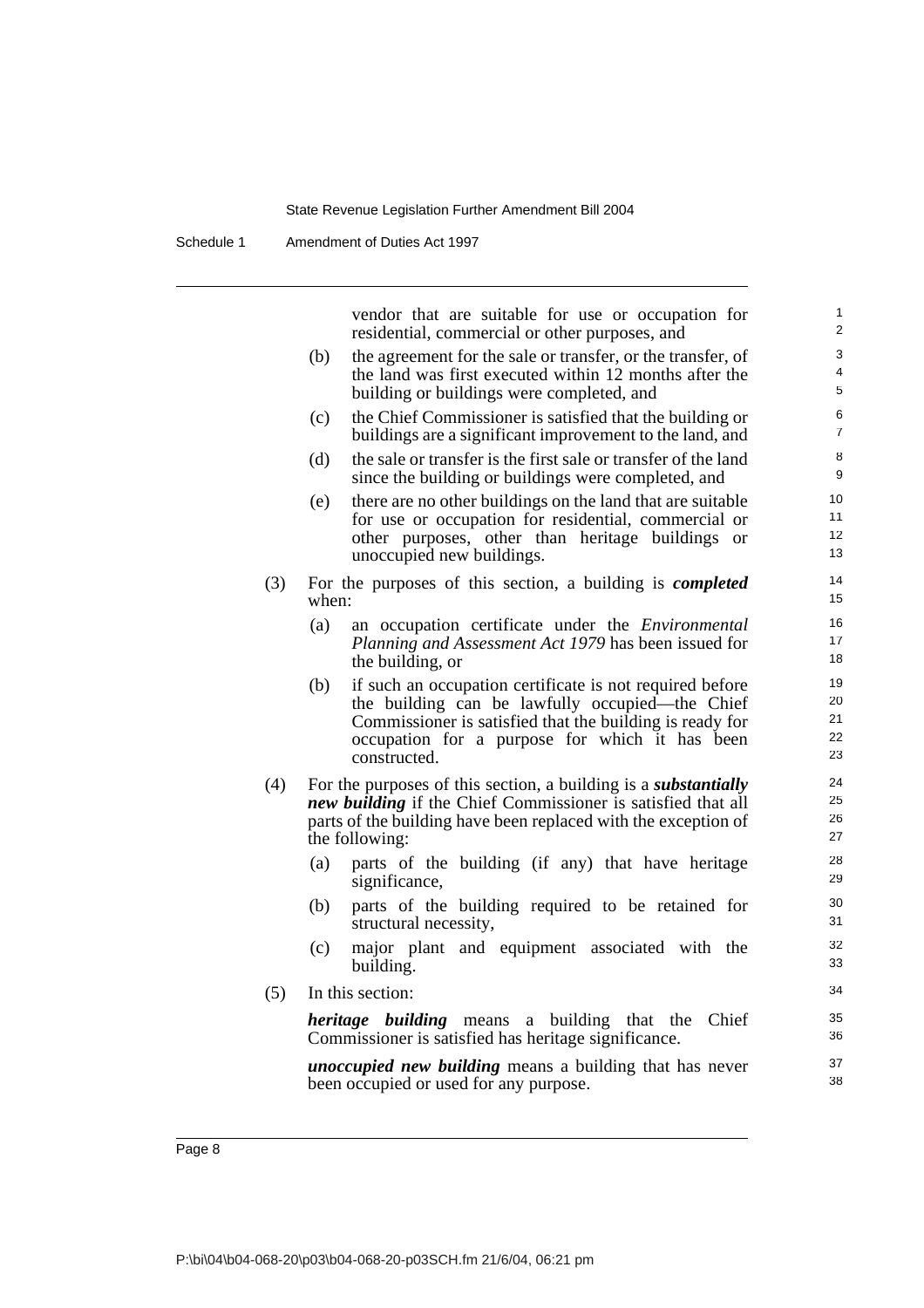Amendment of Duties Act 1997 Schedule 1

 $\overline{\phantom{a}}$ 

l,

| $[12]$ |                            | Section 162S Improved vacant land                                                                                                                                                                                                                                                                                                                                                                                                                                                                                                       | 1                                                  |
|--------|----------------------------|-----------------------------------------------------------------------------------------------------------------------------------------------------------------------------------------------------------------------------------------------------------------------------------------------------------------------------------------------------------------------------------------------------------------------------------------------------------------------------------------------------------------------------------------|----------------------------------------------------|
|        |                            | Omit "by or on behalf of the vendor" wherever occurring.                                                                                                                                                                                                                                                                                                                                                                                                                                                                                | 2                                                  |
|        |                            | Insert instead "at the vendor's expense".                                                                                                                                                                                                                                                                                                                                                                                                                                                                                               | 3                                                  |
| $[13]$ |                            | Section 162T Sale of business that includes land-related property                                                                                                                                                                                                                                                                                                                                                                                                                                                                       | 4                                                  |
|        |                            | Insert "the whole of" before "a business".                                                                                                                                                                                                                                                                                                                                                                                                                                                                                              | 5                                                  |
| $[14]$ | <b>Section 162UA</b>       |                                                                                                                                                                                                                                                                                                                                                                                                                                                                                                                                         | 6                                                  |
|        | Insert after section 162U: |                                                                                                                                                                                                                                                                                                                                                                                                                                                                                                                                         | 7                                                  |
|        | <b>162UA</b>               | Sale by mortgagee or receiver under power of sale                                                                                                                                                                                                                                                                                                                                                                                                                                                                                       | 8                                                  |
|        |                            | An agreement for the sale or transfer, or a transfer, of<br>land-related property is not chargeable with vendor duty if the<br>Chief Commissioner is satisfied that the agreement or transfer<br>is pursuant to the bona fide exercise of a power of sale by a<br>mortgagee, receiver, liquidator or trustee in bankruptcy.                                                                                                                                                                                                             | 9<br>10<br>11<br>12<br>13                          |
| $[15]$ |                            | Section 162V Land subject to conservation instruments                                                                                                                                                                                                                                                                                                                                                                                                                                                                                   | 14                                                 |
|        |                            | Omit section 162V (1). Insert instead:                                                                                                                                                                                                                                                                                                                                                                                                                                                                                                  | 15                                                 |
|        | (1)                        | This section applies to a vendor duty transaction if the Chief<br>Commissioner is satisfied that the land-related property<br>transferred is land that is wholly or partly the subject of a<br>conservation agreement under the National Parks and<br>Wildlife Act 1974 or a trust agreement registered as referred to<br>in section 36 of the Nature Conservation Trust Act 2001.<br>These conservation agreements and registered<br>trust<br>agreements are referred to in this section as <i>conservation</i><br><i>instruments.</i> | 16<br>17<br>18<br>19<br>20<br>21<br>22<br>23<br>24 |
| $[16]$ | Section 162V (2)-(4)       |                                                                                                                                                                                                                                                                                                                                                                                                                                                                                                                                         | 25                                                 |
|        |                            | Omit "conservation agreement" wherever occurring.                                                                                                                                                                                                                                                                                                                                                                                                                                                                                       | 26                                                 |
|        |                            | Insert instead "conservation instrument".                                                                                                                                                                                                                                                                                                                                                                                                                                                                                               | 27                                                 |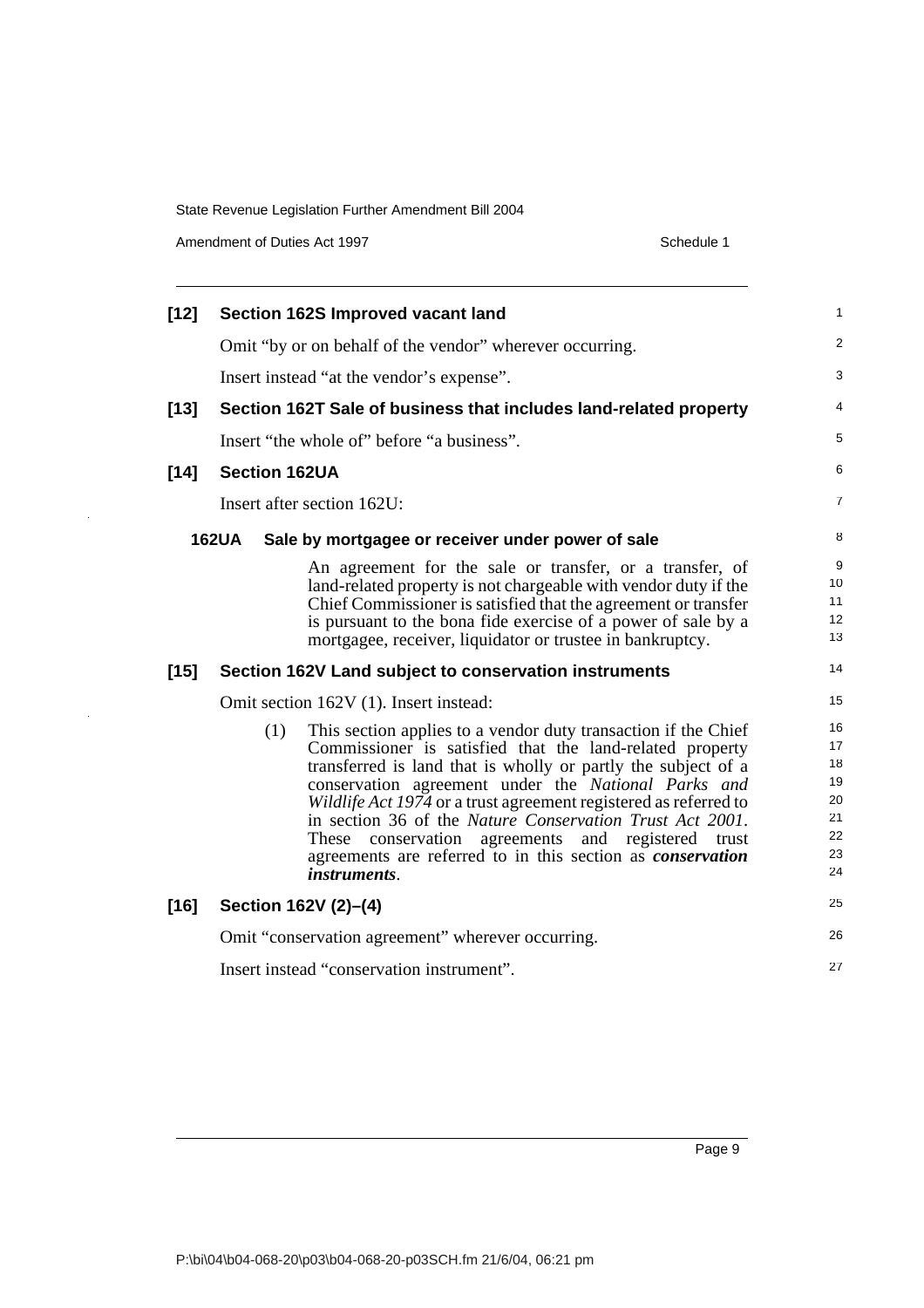Schedule 1 Amendment of Duties Act 1997

#### **[17] Section 162X Transactions exempt from ad valorem duty under Chapter 2**

Omit section 162X (1). Insert instead:

| (1) | Subject to this Division, no vendor duty is chargeable under |  |
|-----|--------------------------------------------------------------|--|
|     | this Chapter on a vendor duty transaction if:                |  |
|     | ad valorem duty is not chargeable on the transaction as      |  |

1 2

24

|        |                          | ad valorem day to not enargement on the transaction as<br>a dutiable transaction under Chapter 2 because of any of<br>the provisions of Parts 6 and 7 of Chapter 2 (other than<br>sections 61 and 62), or | $\overline{7}$<br>8<br>9 |
|--------|--------------------------|-----------------------------------------------------------------------------------------------------------------------------------------------------------------------------------------------------------|--------------------------|
|        | (b)                      | the transaction is the subject of an exemption under any<br>of sections 96–99, or                                                                                                                         | 10<br>11                 |
|        | (c)                      | the duty chargeable on the transaction under Chapter 2<br>is the duty chargeable under section 18 $(3)$ , or                                                                                              | 12<br>13                 |
|        | (d)                      | the transaction is a transfer in respect of which the Chief<br>Commissioner is required by section 51 to refund<br>ad valorem duty.                                                                       | 14<br>15<br>16           |
| $[18]$ | <b>Chapter 11</b>        | Section 162Y Exemptions for charities and others under                                                                                                                                                    | 17<br>18                 |
|        | Omit section $162Y(3)$ . |                                                                                                                                                                                                           | 19                       |
| $[19]$ | Wales                    | Section 216 Mortgages over property not wholly within New South                                                                                                                                           | 20<br>21                 |
|        |                          | Omit "within a Territory or" from the value of $T$ in section 216 (2).                                                                                                                                    | 22                       |
| [20]   | <b>Section 275</b>       |                                                                                                                                                                                                           | 23                       |

Omit the section. Insert instead:

#### **275 Charitable and benevolent bodies**

- (1) Duty under this Act (other than vendor duty) is not chargeable on a transfer, or an agreement for the sale or transfer, or a lease, of dutiable property to, or a declaration of trust over dutiable property held or to be held on trust for, or a mortgage given by or on behalf of, an exempt charitable or benevolent body.
- (2) Vendor duty is not chargeable on a transfer, or an agreement for the sale or transfer, of land-related property by, or a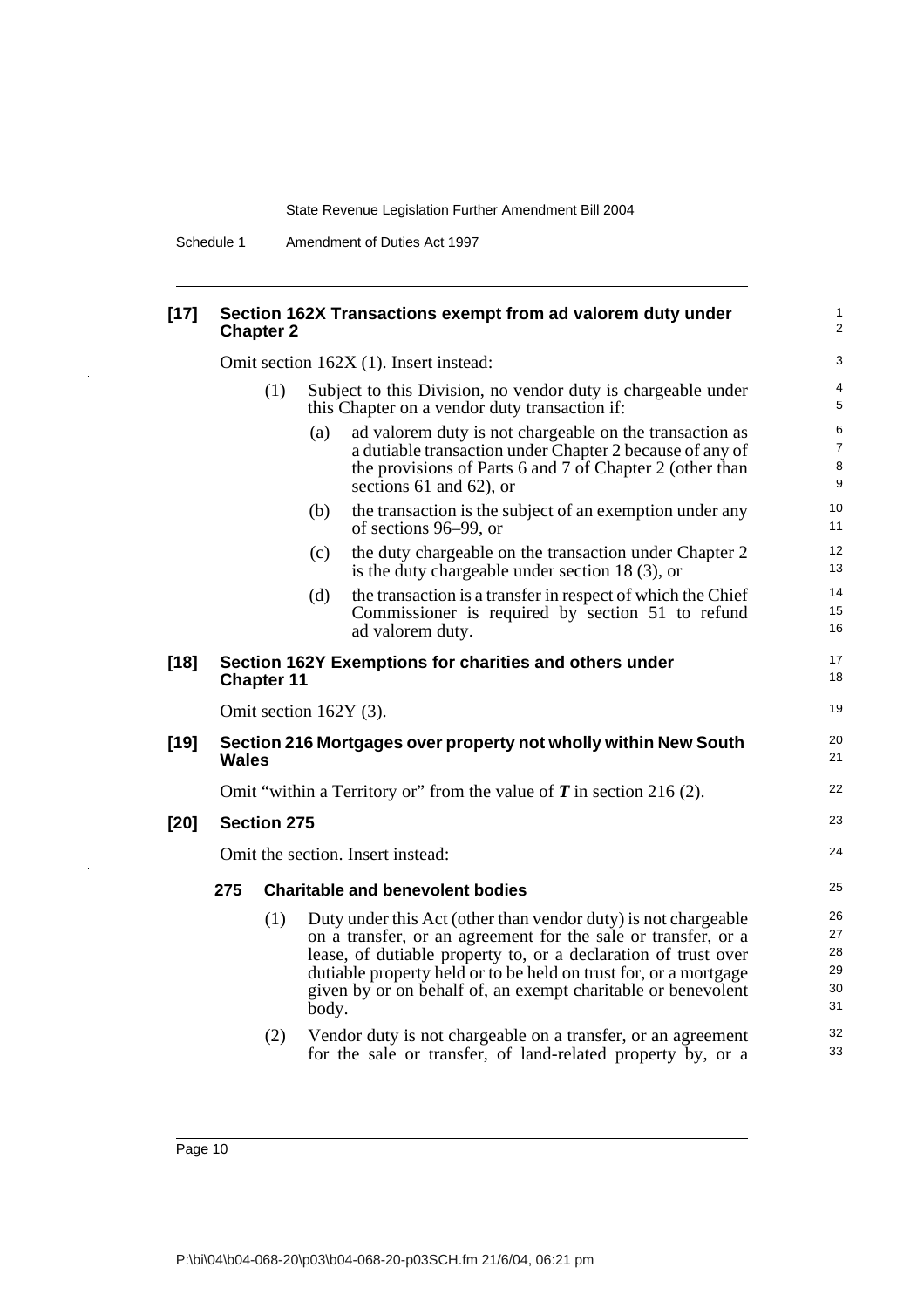Amendment of Duties Act 1997 Schedule 1

 $\ddot{\phantom{a}}$ 

 $\mathbf{r}$ 

|        |     |                                      | declaration of trust over land-related property by, an exempt<br>charitable or benevolent body.                                                                                                                                                                                                                                                               | 1<br>2                                   |
|--------|-----|--------------------------------------|---------------------------------------------------------------------------------------------------------------------------------------------------------------------------------------------------------------------------------------------------------------------------------------------------------------------------------------------------------------|------------------------------------------|
|        | (3) | In this section:                     |                                                                                                                                                                                                                                                                                                                                                               | 3                                        |
|        |     |                                      | <i>exempt charitable or benevolent body means:</i>                                                                                                                                                                                                                                                                                                            | 4                                        |
|        |     | (a)<br>(i)<br>(ii)                   | any society or institution for the time being approved by<br>the Chief Commissioner for the purposes of this<br>paragraph whose resources are, in accordance with its<br>rules or objects, used wholly or predominantly for:<br>the relief of poverty in Australia, or<br>the promotion of education in Australia, or                                         | 5<br>6<br>$\overline{7}$<br>8<br>9<br>10 |
|        |     | (b)                                  | any society or institution that, in the opinion of the<br>Chief Commissioner, is of a charitable or benevolent<br>nature, or has as its primary object the promotion of the<br>interests of Aborigines and if:                                                                                                                                                | 11<br>12<br>13<br>14                     |
|        |     | (i)                                  | (in the application of this definition for the<br>purposes of subsection (1)) the dutiable<br>transaction or instrument is for such purposes as<br>Chief Commissioner may approve<br>the<br>in<br>accordance with guidelines approved by the<br>Treasurer, or                                                                                                 | 15<br>16<br>17<br>18<br>19<br>20         |
|        |     | (ii)                                 | (in the application of this definition for the<br>purposes of subsection $(2)$ ) the land-related<br>property was used by the society or institution for<br>such purposes as the Chief Commissioner may<br>approve in accordance with guidelines approved<br>by the Treasurer.                                                                                | 21<br>22<br>23<br>24<br>25<br>26         |
| $[21]$ |     |                                      | Schedule 1 Savings, transitional and other provisions                                                                                                                                                                                                                                                                                                         | 27                                       |
|        |     | Insert at the end of clause $1(1)$ : |                                                                                                                                                                                                                                                                                                                                                               | 28                                       |
|        |     |                                      | State Revenue Legislation Further Amendment Act 2004                                                                                                                                                                                                                                                                                                          | 29                                       |
| $[22]$ |     |                                      | Schedule 1, clause 41 (5) and (6)                                                                                                                                                                                                                                                                                                                             | 30                                       |
|        |     | Insert after clause $41$ (4):        |                                                                                                                                                                                                                                                                                                                                                               | 31                                       |
|        | (5) |                                      | The occupation by a vendor of land to which a vendor duty<br>transaction applies as his or her principal place of residence<br>that ceased not more than 6 months before 1 June 2004 is, for<br>the purposes of the application of clause 4 of Schedule 2 in<br>respect of the transaction, to be treated as having ceased<br>immediately before 1 June 2004. | 32<br>33<br>34<br>35<br>36<br>37         |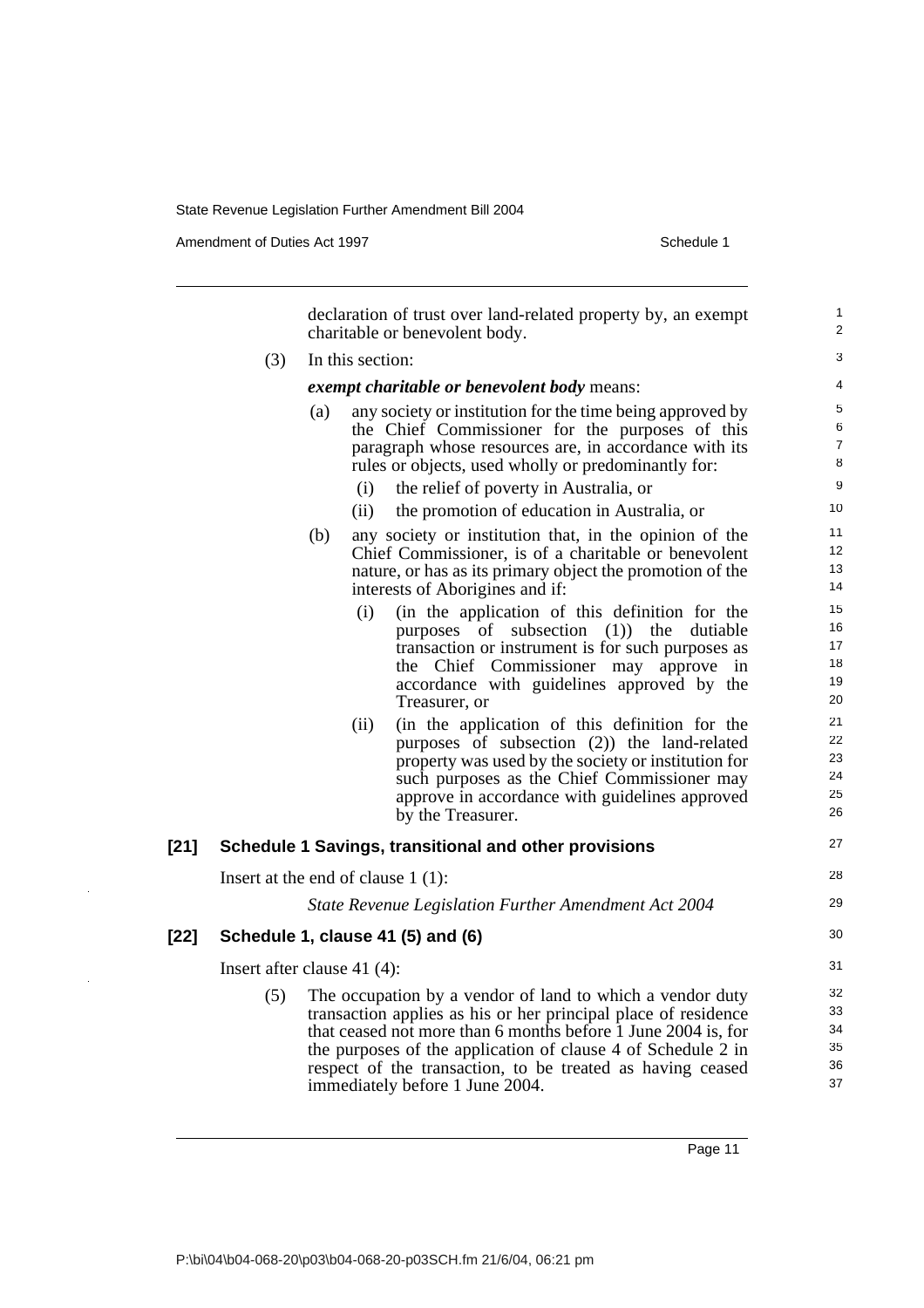Schedule 1 Amendment of Duties Act 1997

(6) If the vendor in respect of a vendor duty transaction is the legal personal representative of a deceased person, or a beneficiary under a will of a deceased person or on the intestacy of a deceased person, and the grant of probate or letters of administration occurred before 1 June 2004, clause 6 of Schedule 2 applies in respect of the transaction as if the grant of probate or letters of administration had occurred on 1 June 2004.

10

11 12 13

### **[23] Schedule 1, Part 19**

Insert after Part 18:

## **Part 19 Provisions consequent on enactment of State Revenue Legislation Further Amendment Act 2004**

#### **43 Amendments operate from 1 June 2004**

- (1) An amendment to this Act made by the *State Revenue Legislation Further Amendment Act 2004*, except an amendment referred to in section 2 (2) of that Act, is taken to have effect as if it had commenced on 1 June 2004.
- (2) A vendor duty transaction that occurred on or after 1 June 2004 in respect of which vendor duty is chargeable because of the amendments made to this Act by the *State Revenue Legislation Further Amendment Act 2004* is taken (if the vendor duty has not already been paid) to become chargeable with that duty on the date of assent to that Act.
- (3) The imposition, payment and recovery of duty under this Act before the date of assent to the *State Revenue Legislation Further Amendment Act 2004* is taken to have been validly done to the extent that it would have been validly done had the amendments made by that Act been in force at the time it was done.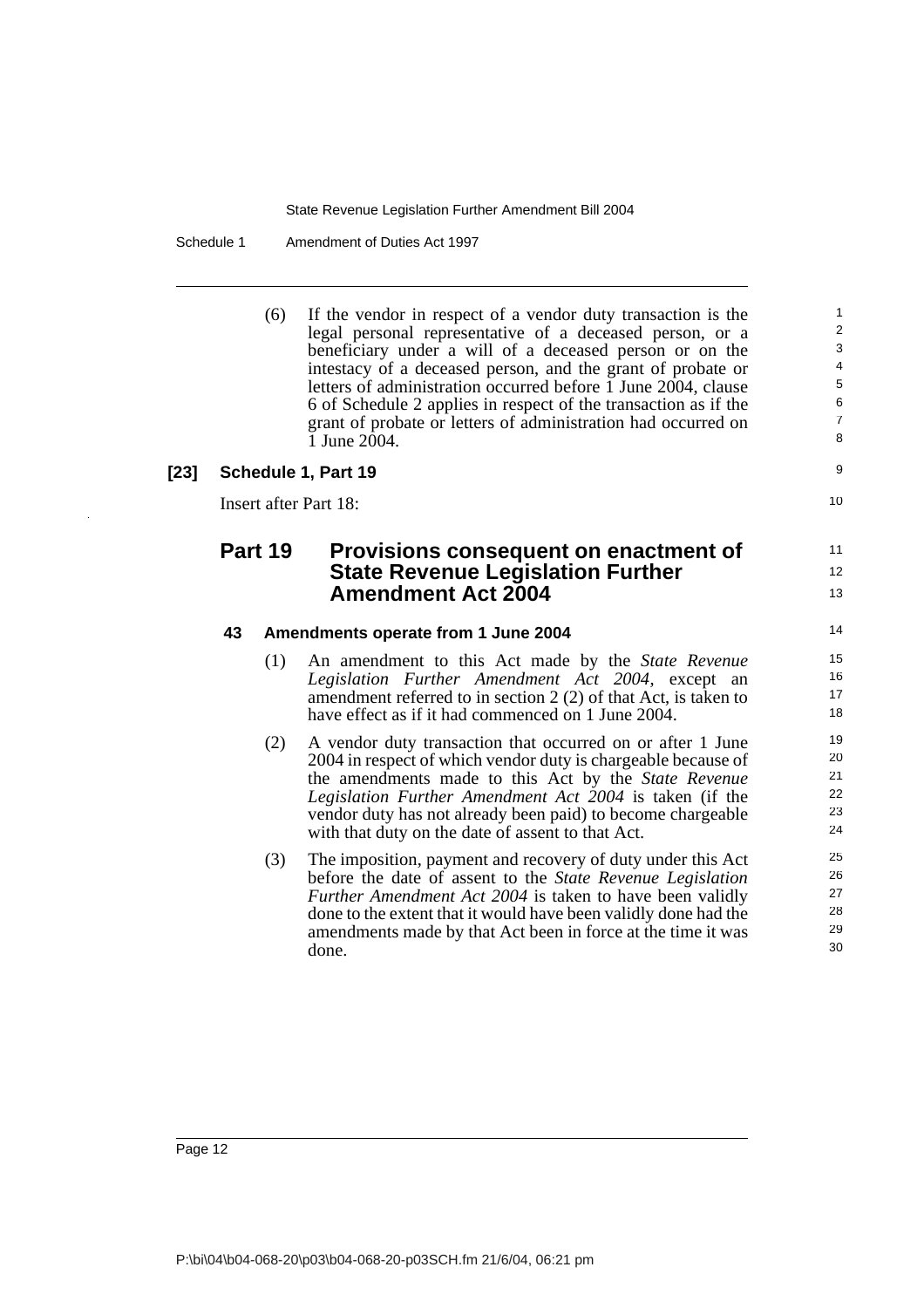Amendment of Duties Act 1997 Schedule 1

 $\frac{1}{2}$ 

 $\hat{\boldsymbol{\beta}}$ 

J.

| $[24]$ | Schedule 2 Principal place of residence exemption-concessions<br>and restrictions |                |                                                                                                                                                                                                                                                                                                                                                                                                                                                                     |                                              |  |
|--------|-----------------------------------------------------------------------------------|----------------|---------------------------------------------------------------------------------------------------------------------------------------------------------------------------------------------------------------------------------------------------------------------------------------------------------------------------------------------------------------------------------------------------------------------------------------------------------------------|----------------------------------------------|--|
|        | Insert after clause $4(3)$ :                                                      |                |                                                                                                                                                                                                                                                                                                                                                                                                                                                                     |                                              |  |
|        | (4)                                                                               |                | The Chief Commissioner may, if satisfied that there is a good<br>reason for doing so, extend the period of 6 months referred to<br>in subclause $(1)$ in a particular case.                                                                                                                                                                                                                                                                                         | 4<br>5<br>6                                  |  |
| $[25]$ | Schedule 2, clause 5 (1)                                                          |                |                                                                                                                                                                                                                                                                                                                                                                                                                                                                     | 7                                            |  |
|        | Omit "the vendor is taken".                                                       |                |                                                                                                                                                                                                                                                                                                                                                                                                                                                                     | 8                                            |  |
|        | taken".                                                                           |                | Insert instead "the vendor is entitled (if the vendor so chooses) to be                                                                                                                                                                                                                                                                                                                                                                                             | 9<br>10                                      |  |
| $[26]$ | Schedule 2, clause 5 (4)                                                          |                |                                                                                                                                                                                                                                                                                                                                                                                                                                                                     | 11                                           |  |
|        |                                                                                   |                | Omit the subclause. Insert instead:                                                                                                                                                                                                                                                                                                                                                                                                                                 | 12                                           |  |
|        | (4)                                                                               | of residence). | Any period for which a person is taken pursuant to this clause<br>to have continued to use and occupy a former residence as his<br>or her principal place of residence is to be disregarded as a<br>period of use and occupation of any other residence as the<br>person's principal place of residence (despite the fact that the<br>use and occupation of the other residence during that period<br>was use and occupation as the person's actual principal place | 13<br>14<br>15<br>16<br>17<br>18<br>19<br>20 |  |
| $[27]$ |                                                                                   |                | Schedule 2, clause 6 (2) (a)                                                                                                                                                                                                                                                                                                                                                                                                                                        | 21                                           |  |
|        |                                                                                   |                | Omit "the date of the deceased person's death".                                                                                                                                                                                                                                                                                                                                                                                                                     | 22                                           |  |
|        | personal representative".                                                         |                | Insert instead "the grant of probate or letters of administration to the legal                                                                                                                                                                                                                                                                                                                                                                                      | 23<br>24                                     |  |
| $[28]$ | Schedule 2, clause 7 (2)                                                          |                |                                                                                                                                                                                                                                                                                                                                                                                                                                                                     | 25                                           |  |
|        |                                                                                   |                | Omit the subclause. Insert instead:                                                                                                                                                                                                                                                                                                                                                                                                                                 | 26                                           |  |
|        | (2)                                                                               |                | Subclause (1) applies to a vendor duty transaction only if:                                                                                                                                                                                                                                                                                                                                                                                                         | 27                                           |  |
|        |                                                                                   | (a)            | the vendor under the transaction is the legal personal<br>representative of the deceased person or is a beneficiary<br>under the will of the deceased person, or on the<br>intestacy of the deceased person, in whom the deceased<br>person's interest vested after the termination (by expiry<br>or surrender) of the life estate, and                                                                                                                             | 28<br>29<br>30<br>31<br>32<br>33             |  |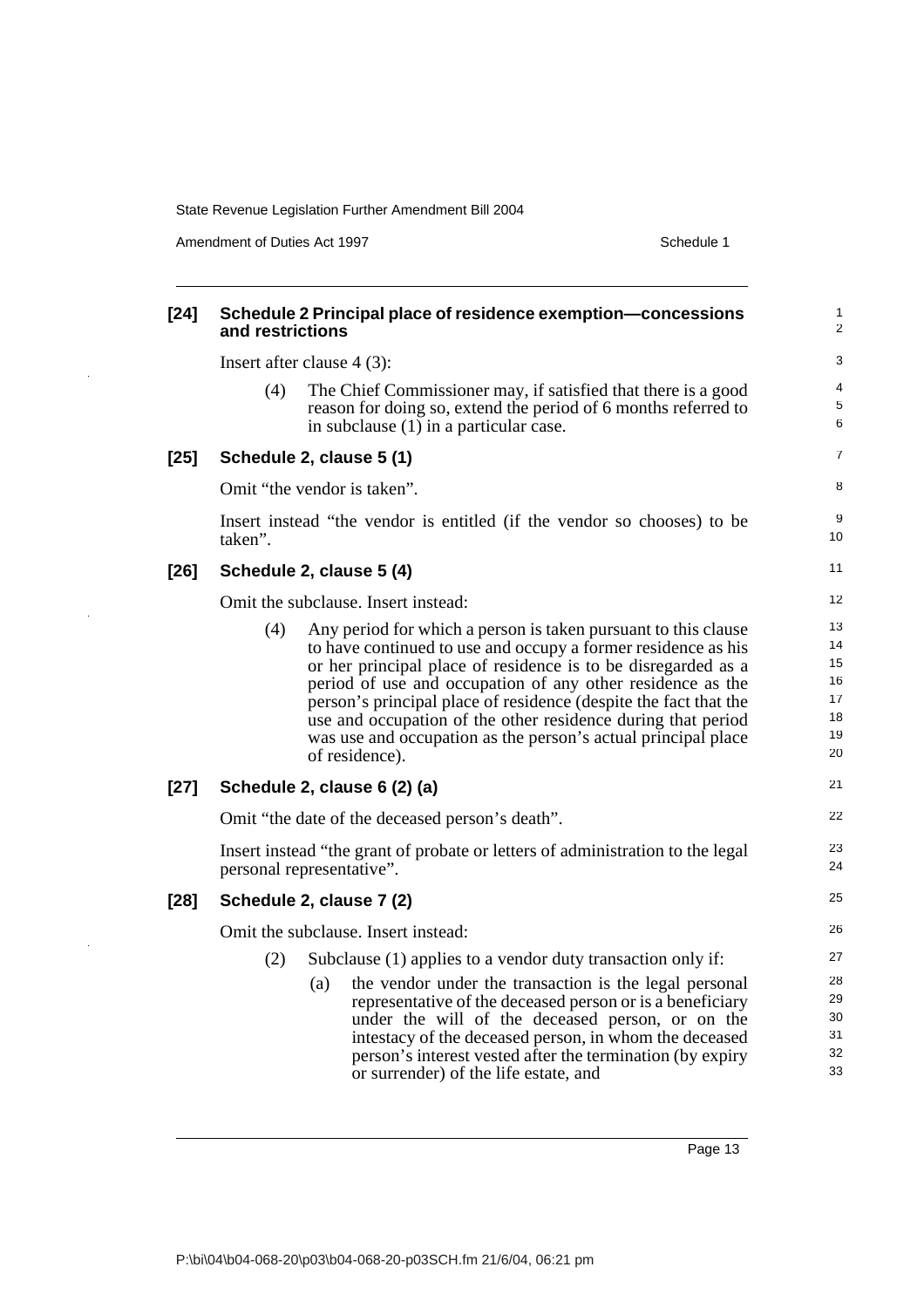Schedule 1 Amendment of Duties Act 1997

(b) the date on which (but for this clause) a liability for vendor duty would arise in respect of the transaction is within 12 months after the termination of the life estate. 1 2 3